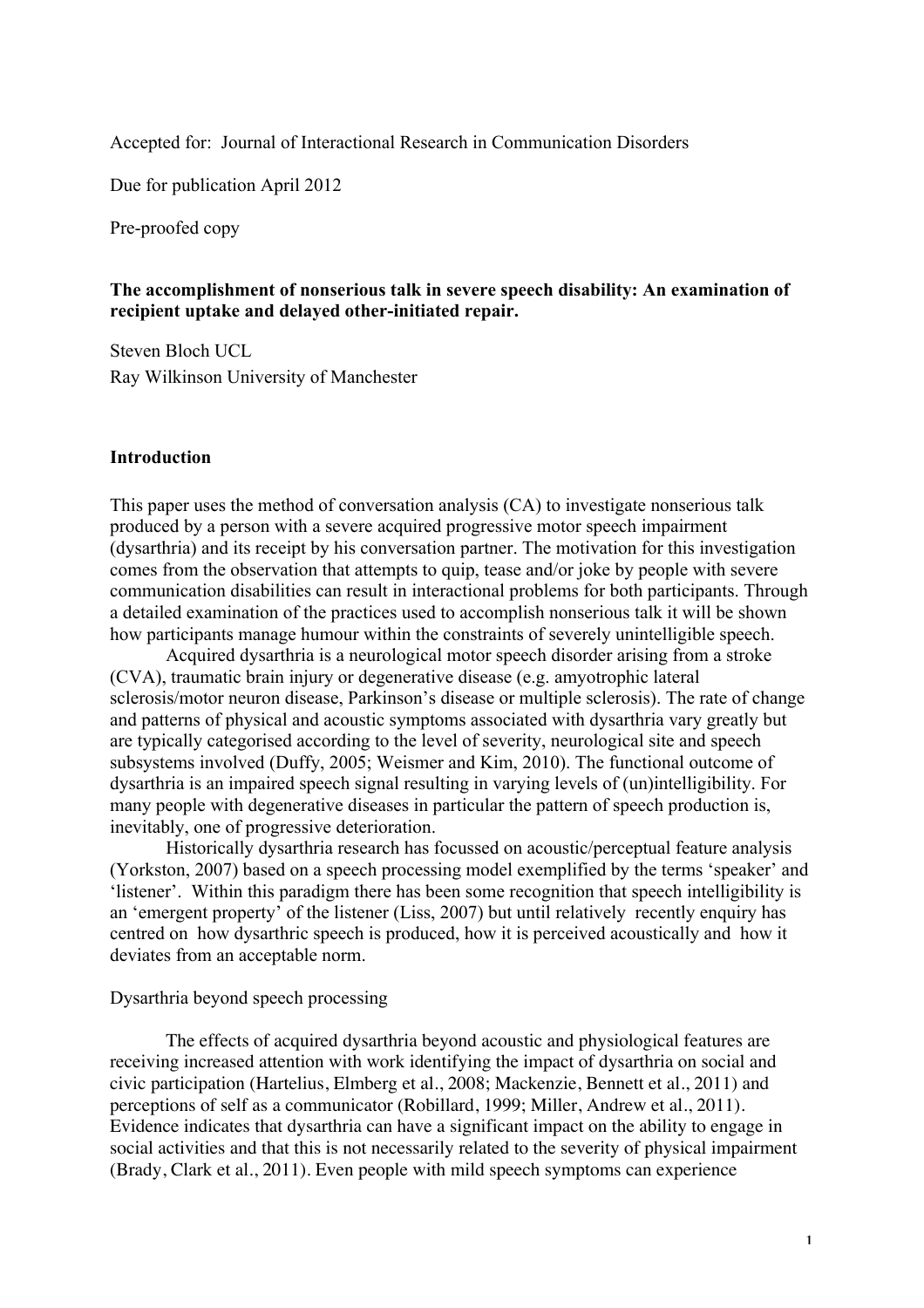significant problems in social encounters. Further work has examined the ways in which people with acquired dysarthria construct their talk (Comrie, Mackenzie et al., 2001) and make adaptations in the design of turns to cope with the effects of reduced intelligibility (Bloch, 2005). The nature of trouble sources and their repair in conversation have also been examined (Bloch and Wilkinson, 2009; Bloch and Wilkinson, forthcoming). These studies draw attention not just to what people with dysarthria might do to manage their unintelligibility (Rutter, 2009) but also what their conversation partners, or co-participants, might do in terms of collaboration and trouble source management. From the studies reported it becomes clear that perceptions of self and the abilities to speak intelligibly, communicate functionally and participate socially/civically and be adversely affected by acquired dysarthria and the diseases with which it is associated.

Reduced intelligibility, humour sources and troubles in talk

Reduced speech intelligibility in naturally occurring interaction typically manifests itself through an increase in hearing/speech signal problems as displayed by the co-participant (Bloch, 2006; Rutter, 2009). Associated features include understandability problems relating to the relationship between a turn containing a problem and what has just come prior (Bloch and Wilkinson, 2009). In these instances the difficulty is not only about (un)intelligibility but also about making sense of how a turn fits with the on-going conversation (Drew, 1997). As well as increasing the occurrence of problems, reduced intelligibility can result in participants changing the ways in which they construct their turns either through natural speech (Collins and Markova, 1995; Bloch, 2005; Bloch and Beeke, 2008) or through the use of augmentative and alternative communication systems (Bloch and Wilkinson, 2004; Bloch, 2011; Wilkinson, Bloch et al., forthcoming). Such changes can have profound effects on how interaction works for both the person with dysarthric speech and with whomever they are interacting.

Actions that may be particularly sensitive to reduced intelligibility are those that are designed for a specific and timely response (i.e. where certain things become accountable). One example of this is talk designed for recipient laughter or some other sort of humour appreciation. If such a response is not produced at the appropriate place then its absence or misplacement may have consequences for the ways in which the participants organize subsequent talk (Jefferson, 1979).

It has previously been shown that children with physical disabilities and no functional speech are able to bring about and organize episodes of nonserious interaction with their peers (Clarke and Wilkinson, 2009). For adults with traumatic brain injury (Kovarsky, Curran et al., 2009), aphasia (Madden, Oelschlaeger et al., 2002; Simmons-Mackie and Schultz, 2003; Wilkinson, 2007) and dementia (Wilson, Muller et al., 2007) laughter and humour have also been shown to contribute to social engagement, displays of competency and the management of delicate issues. Little is known, however, about how humour is managed when there are problems in the understanding of verbally produced humour source talk.

Recent research on the perspectives of people with acquired motor speech disorders reports changes in communicative behaviour including a reduction in so called joking activity and the negative attitudes of others (Walshe and Miller, 2011). If it turns out that producing nonserious talk is problematic for a speaker with a severe speech problem then it is worthwhile to ask how such talk gets treated as nonserious by the recipient and what is it that both participants do to signal to each other the nature of that talk. One further practical consideration is that shared laughter is one way through which participants display affiliation and construct intimacy (Jefferson, Sacks et al., 1987). If the mechanisms for humour are restricted in some way then there may be additional difficulties beyond simply being able to accomplish humour.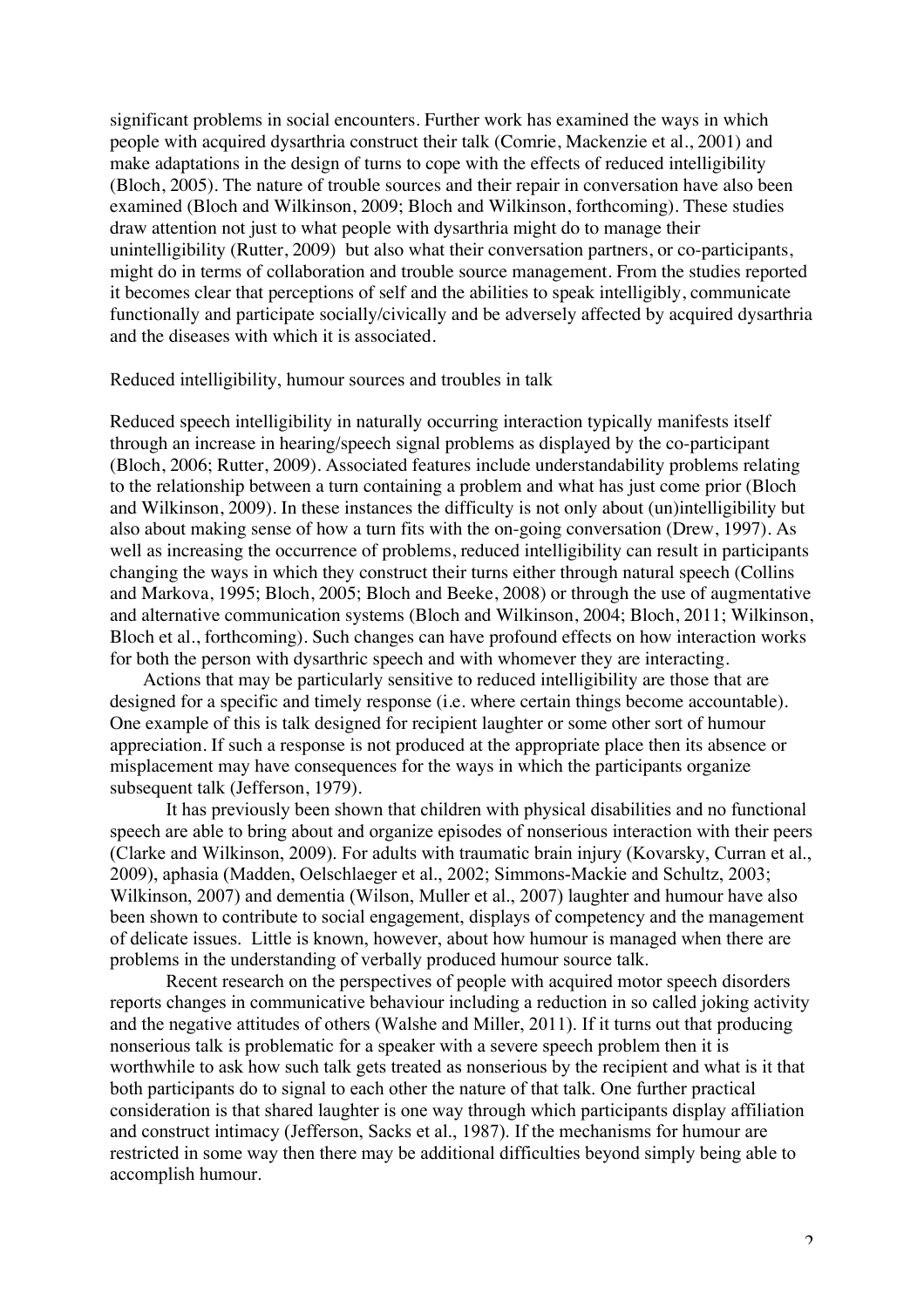### Other-initiated repair and its delay

When problems of speaking, hearing or understanding arise participants commonly make use of an organized set of practices to address and potentially resolve such problems. These practices are referred to as 'repair' (Schegloff, Jefferson et al., 1977; Schegloff, 1997). At a fundamental level participant management of problems or troubles operates through two stages, repair initiation, that is showing there is a problem, and repair outcome, that is fixing/resolving or abandoning the difficulty (Schegloff, 2000). Such a mechanism is seen as crucial for a system of interaction that is based on mutual understanding and intersubjectivity (Heritage, 1984).

It has been previously established that whilst there is a strong preference for the speaker of a trouble source to identify and resolve his or her own trouble, that is, self-initiated self-repair (Schegloff, Jefferson et al., 1977), repair initiation by the recipient of problematic talk, commonly referred to as the *other*, is also possible. Hence the description other-initiated repair (OIR hereafter).

A range of features associated with OIR has been investigated including the types of repairs used (Drew, 1997; Svennevig, 2008) and the position in which they occur (Schegloff, 1997; Schegloff, 2000). Of particular relevance for the analysis below is Schegloff's (2000) observation that whilst by far the majority of OIRs occur in the next turn following a trouble source turn, some are produced past the next turn position, that is, they are not adjacent to the trouble source turn and hence *delayed*.

One specific environment in which delayed OIR occurs is where there is a response to the trouble source turn prior to the other-initiation, that is where the recipient of a turn responds to it in some way and then subsequently initiates repair on it. Within this category comes laughter as a specific type of response to a turn that is subsequently treated by that same recipient as problematic.

When someone laughs he or she is displaying a particular stance towards whatever has been said, typically, but not necessarily, treating what has just been said as humorous. A subsequent repair initiation on that laughter source then creates a possible tension between a recipient's initial 'claimed grasp of the preceding talk' (Schegloff, 2000) and the proceeding signal of problematicity through the OIR. In short treating something in the prior talk as a humour source and then showing that it has not been fully understood is potentially problematic. OIR is an important resource but one which has the structural potential to raise the relevance of a lapse in competence by the trouble source speaker (Robinson 2006) as well as the perceived competencies of the person who has laughed at something that has not been understood.

In this paper we explore recipient uptake of dysarthric speech turns within one specific environment, namely, following nonserious talk by a speaker with dysarthria. We consider the ways in which the recipient of a dysarthric speech turn first accomplishes the task of appreciating the humour action attempted through a prior turn, second manages the delicacy of showing they have not fully heard the laughable talk even though they have claimed an appreciation of that talk through laughter, and third displays a subsequent understanding of the nature of the attempted humour. The analysis thus reveals distinctions between recipient displays of prior talk appreciability, intelligibility and understandability.

### **Methods**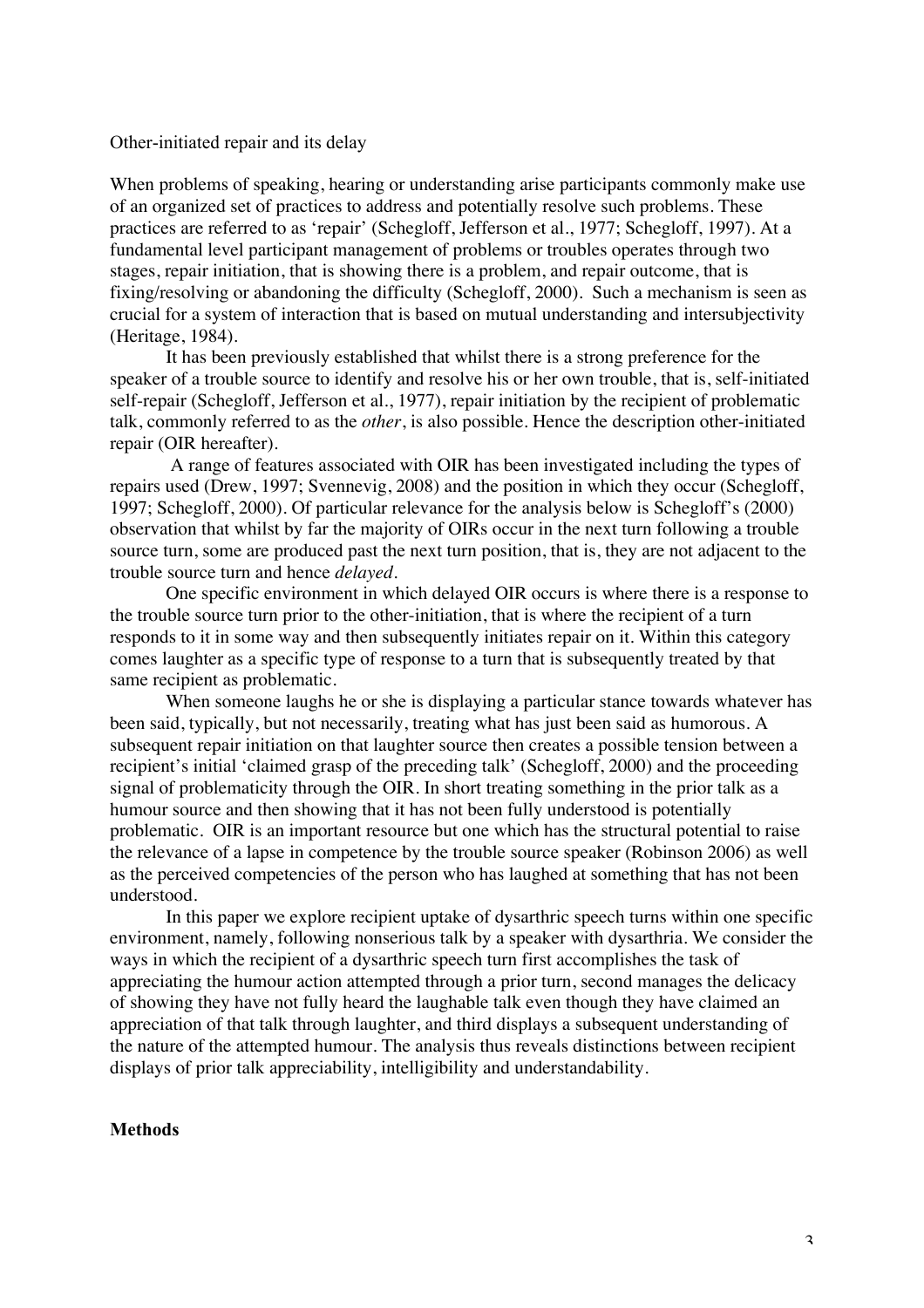The data presented here were obtained as part of a larger study examining talk between people with progressive neurological diseases and close family members. Approval for the study was awarded by a UK National Health Service (NHS) Research Ethics Committee. People with clinically diagnosed cognitive and/or language disorders were excluded from the study. In the present paper analyses are based on four different extracts obtained from one dyad's data set.

### Data Collection and method of analysis

The dyad described below volunteered to participate in a study examining the effects of acquired dysarthria on everyday conversation. They were recruited through their NHS speech and language therapy service.

The couple were loaned standard video camera equipment. The able-bodied partner was instructed in the video camera use with an additional short written operating guide. They were asked to record themselves for approximately 30 minutes within an agreed one-week sampling period. It was requested that the recording take place during a regular opportunity for everyday conversation (e.g. at a meal or coffee time). This process was repeated at three monthly intervals (+/- one week) over a 12-month period. The talk was transcribed according to common CA conventions (Jefferson, 1984) and then different patterns of interaction were identified. It was noted that quipping and joking were common occurrences throughout the conversation. A detailed analysis of humour-source talk followed.

# Participants

The participant couple are identified in the text by the pseudonyms: Alex and Molly. Alex is a 38 year old English speaking computer programmer. Approximately one year prior to data collection he was diagnosed with amyotrophic lateral sclerosis/ motor neuron disease (ALS/MND) an acquired and relatively rapidly deteriorating neurodegenerative condition. The symptoms of his ALS were reportedly emerging at least a year before formal diagnosis. Alex has significantly impaired motor speech abilities (dysarthria) and both upper and lower limb mobility problems. He neither reports nor displays any language or cognitive difficulties. His speech is characterised by marked respiratory, phonatory, resonatory and articulatory weakness. At the point at which the Extract below was recorded, Alex's Frenchay (Enderby and Palmer, 2007) conversation intelligibility subsection rating is grade 'd' ('occasional words decipherable'), and his ALS Severity Scale (Hillel, Miller et al., 1989) rating is 5, described as 'speech is slow and laboured; extensive repetition or a 'translator' is commonly used; patient probably limits the complexity or length of messages'. Alex has been living in a nursing home for six months prior to data collection.

Molly is Alex's 62 year old mother. She visits Alex's on a daily basis for approximately two hours every afternoon. She neither reports or displays any physical, sensory or intellectual impairments that might impact on everyday interaction with Alex.

# **Analysis and findings**

A regular feature in our data is Molly's display of appreciation (laughter) following Alex's humour-source talk. Within this collection of nonserious talk episodes there are also instances of post-appreciation activity in which Molly displays some sort of problem with the laughter-source talk. Of additional note in the extracts below are the ways in which Alex's turns are designed to minimise intelligibility problems, that is by reducing the length of each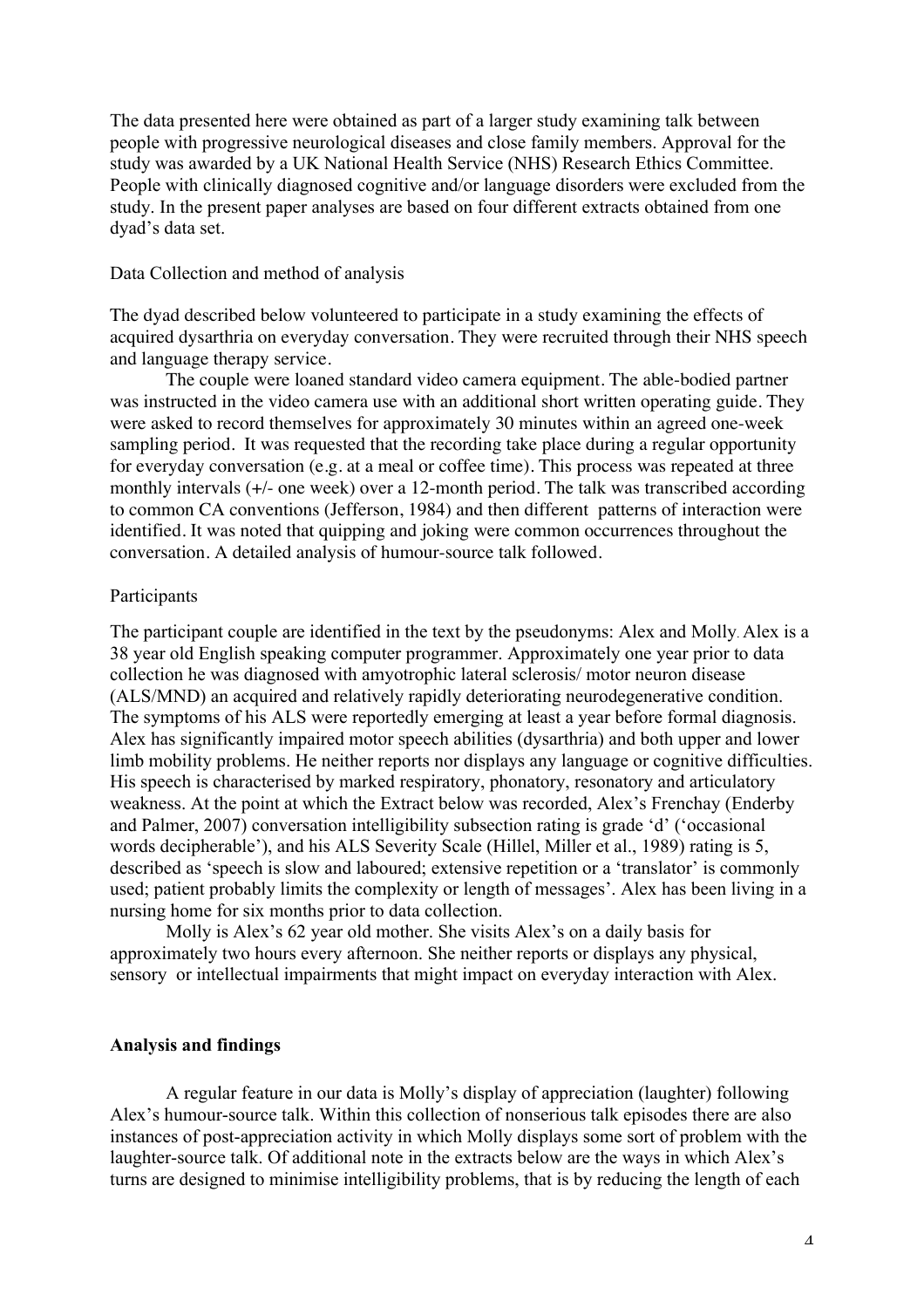turn irrespective of grammatical content, and Molly's are designed to show explicitly what she has heard in each prior turn, that is by redoing Alex's prior turn talk.

# Extract 1

An example of unproblematic nonserious talk is presented in Extract 1. Immediately prior to this sequence Molly has been holding up a newspaper for Alex to read. There has been some confusion over whether or not Alex has finished reading a particular article resulting in Molly turning the page over before Alex is ready. The humour is grounded in Alex's use of the phrase 'you can't get the staff' treated as a nonserious complaint to, and teasing<sup>i</sup> of, Molly. Through her laughter receipt Molly reveals her appreciation of the nonserious nature of Alex's utterance. Alex's laughter source talk is shown to be intelligible through Molly's re-doings and understandable through her subsequent retort to Alex's tease.

Extract 1: A&M1

| 01<br>02 | Alex  | ((shifts gaze from newspaper to Molly)) I::<br>(0.4)                     |
|----------|-------|--------------------------------------------------------------------------|
| 03       | Molly | I.                                                                       |
| 04       | Alex  | (haven't finished)                                                       |
| 05       | Moly  | haven't finished, >I beg [your pardon.<                                  |
| 06       | Alex  | $ $ hce:                                                                 |
|          |       | $\vert$ ((gazes to paper & smiles))                                      |
| 07       |       | (2.3)                                                                    |
| 08       | Alex  | $((directs gaze to Molly))$ $(2 syllables))$<br>$\vert$ ((subtle smile)) |
| 09       | Molly | ((leans forward))                                                        |
| 10       |       | (1.2)                                                                    |
| 11       | Alex  | $\lceil$ (why o:) $\rceil$ =                                             |
|          |       | $\vert$ ((smiles))                                                       |
| 12       | Molly | $= ((smlles))$ $^{\circ}$ pa $^{\circ}$ may I have?                      |
| 13       |       | (0.4)                                                                    |
| 14       | Alex  | ((slight head shake)) (wh-why o:)                                        |
| 15       |       | (1.2)                                                                    |
| 16       | Molly | ((slight head tilt)) start [again                                        |
| 17       | Alex  | $\vert$ (why<br>$\vert$ o: $\rangle$                                     |
| 18       |       | (0.4)                                                                    |
| 19       | Molly | what $(0.3)$ I=                                                          |
| 20       | Alex  | $= \lceil$ (no:)<br>$(\forall$ hy $\circ$ : $)$                          |
|          |       | $\vert$ ((head shake)) $\vert$                                           |
| 21       |       | (0.4)                                                                    |
| 22       | Molly | $what =$                                                                 |
| 23       | Alex  | $=(why \ o: )$                                                           |
| 24       |       | (0.3)                                                                    |
| 25       | Molly | why o >oh sorry< why o                                                   |
| 26       | Alex  | yu                                                                       |
| 27       | Molly | yu (.) yu                                                                |
| 28       |       | (0.8)                                                                    |
| 29       | Alex  | ce ay                                                                    |
| 30       |       | (0.3)                                                                    |
| 31       | Molly | ce ay                                                                    |
| 32       |       | (0.3)                                                                    |
| 33       | Alex  | en                                                                       |
| 34       | Molly | can                                                                      |
| 35       |       | (0.9)                                                                    |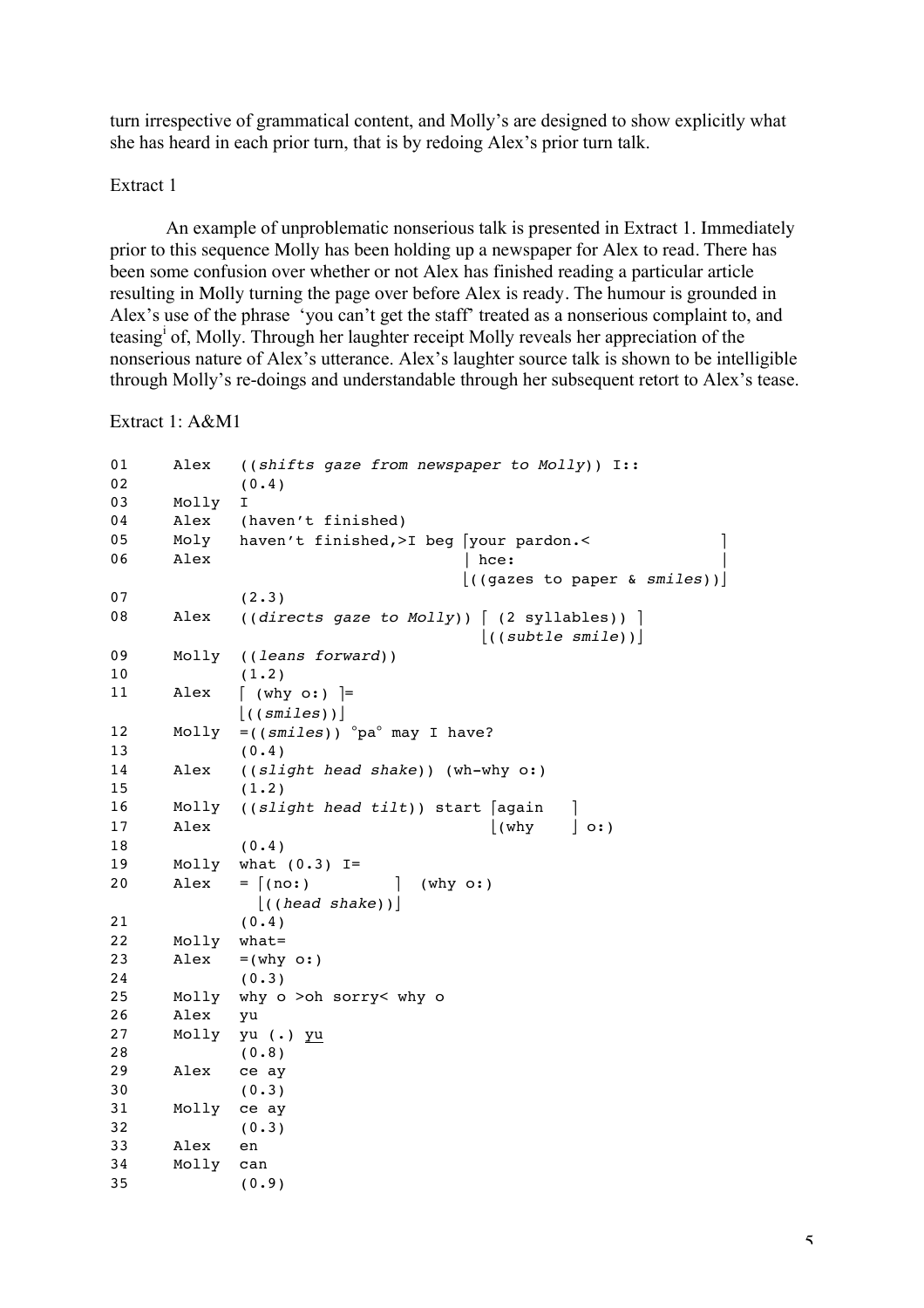| 36 | Alex  | not                                             |
|----|-------|-------------------------------------------------|
| 37 |       | (0.2)                                           |
| 38 | Molly | not                                             |
| 39 |       | (0.7)                                           |
| 40 | Alex  | (get the)                                       |
| 41 |       | (0.3)                                           |
| 42 |       | I can [not                                      |
|    |       | $\vert$ ((leans forward))                       |
| 43 |       | (0.4)                                           |
| 44 | Alex  | (get the)                                       |
| 45 |       | (1.3)                                           |
| 46 | Alex  | (gee ee)                                        |
| 47 |       | (0.3)                                           |
| 48 | Molly | u:                                              |
| 49 |       | (0.4)                                           |
| 50 | Alex  | (gee ee)                                        |
| 51 |       | (0.2)                                           |
| 52 | Molly | gee ee?                                         |
| 53 |       | (0.2)                                           |
| 54 | Alex  | [t]                                             |
| 55 | Molly | get                                             |
| 56 |       | (0.4)                                           |
| 57 | Alex  | the                                             |
| 58 |       | (0.3)                                           |
| 59 | Molly | the                                             |
| 60 |       | (0.3)                                           |
| 61 | Alex  | es                                              |
| 62 | Molly | es                                              |
| 63 |       | (0.3)                                           |
| 64 | Alex  | [t]                                             |
| 65 |       | (0.6)                                           |
| 66 | Molly | tee?                                            |
| 67 |       | (0.3)                                           |
| 68 | Alex  | $(ay \teftrightarrow f)$                        |
|    |       | ((slight smile)                                 |
| 69 |       | (2.1)                                           |
| 70 | Molly | es tee:                                         |
| 71 |       | (0.4)                                           |
| 72 | Alex  | ay                                              |
| 73 |       | (0.5)                                           |
| 74 | Molly | kharnt >get the< [sth]a::ff<br>  huh            |
|    |       | ((leans back))                                  |
| 75 | Alex  | $^{\circ}$ uhg $^{\circ}$<br>$\vert$ ((smiles)) |
| 76 |       | ((Alex continues to read the paper))<br>(8.5)   |
| 77 | Molly | yeah but I'm unpaid sta haff                    |
| 78 | Alex  |                                                 |
|    |       | ((smiles))                                      |

Alex's first utterance 'I haven't finished' is produced with Molly collaboratively over successive turns. Molly (line 05) then appears to treat Alex's utterance as a potential complaint by offering an explicit apology (Robinson, 2004). The evidence of Alex's subsequent smile and laugher token (line 06) indicates that he may be treating Molly's apology as mildly playful and/or sarcastic. A lengthy episode of talk follows in which Alex produces the utterance 'you can't get the staff'. Through this talk Alex and Molly engage in a lengthy sequence of repair featuring particular difficulty at the start of the word 'you'. Between lines 08-23 Alex attempts to say the letter name pair 'y' and 'o' six times before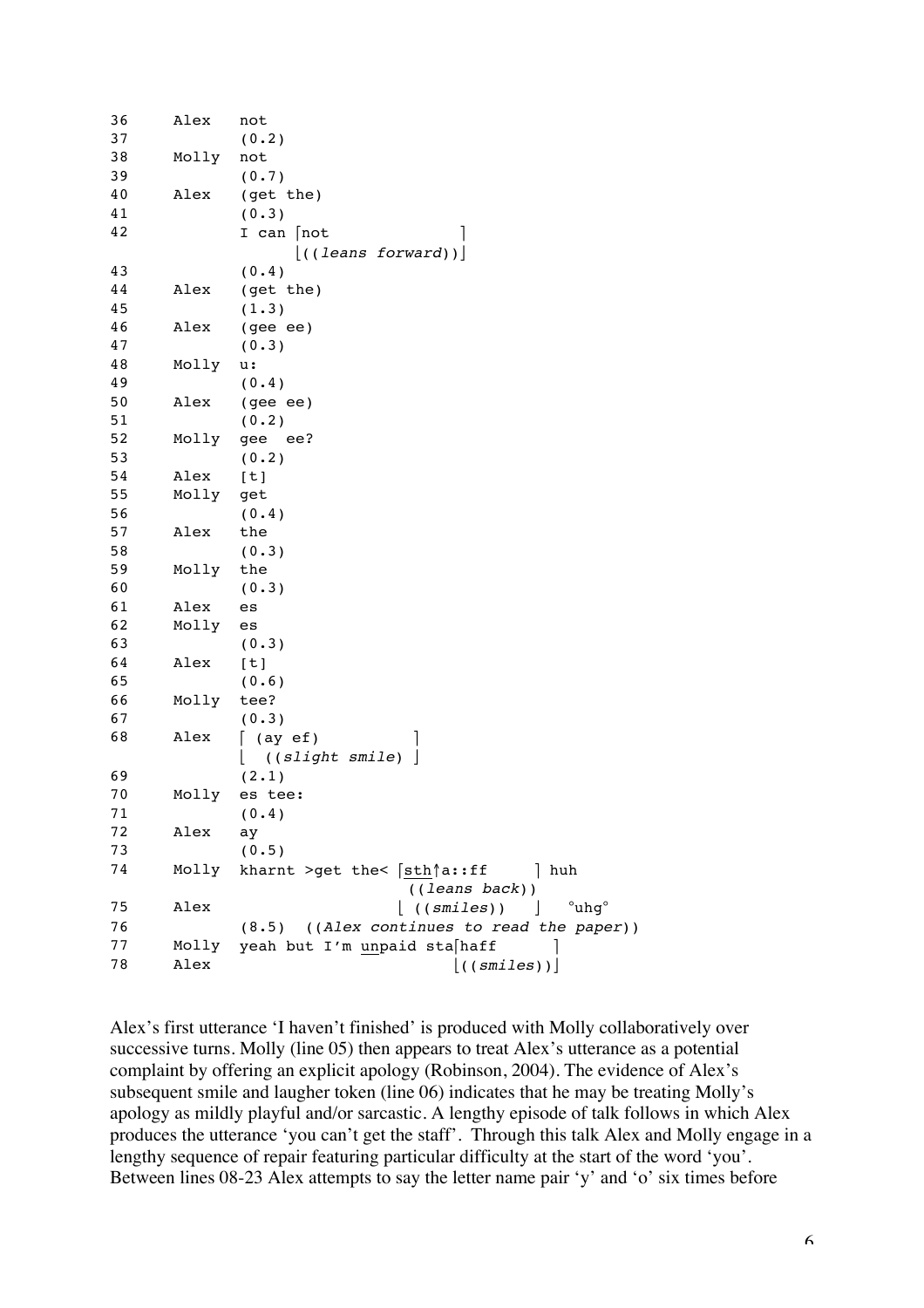Molly finally shows a correct hearing (line 25). Both participants display a variety of repair initiation and completion attempt practices throughout this section but of particular note here is the accompanying nonverbal activity at the start of the talk. At lines 8 and 11 Alex smiles as he produces his letter name attempts, reciprocated by Molly in her first show of hearing (line 12). Given Molly's response Alex's smiles are a possible, but not inevitable, indication that his utterance in progress has nonserious intent. However, any notion of humour is then superseded or at least delayed by the repair work required to establish intelligibility. It is only at the end of the spelling of 'staff' (line 68) that Alex smiles slightly indicating a possible return to nonserious talk.

The upshot of this repair sequence is Molly's talk at line 74 'kharnt get the sth↑a::ff ((*audible in-breath*)) uh' and then at line 77 'yeah but I'm unpaid stahaff'. Through these turns she accomplishes at least three things. Firstly, at line 74 she shows her appreciation of the nonserious intent of Alex's talk. Her laughter tokens during and after the talk display acknowledgement that Alex has said something designed to be humorous. Secondly she reveals what she has found intelligible. In redoing the utterance previously-in-progress (omitting the word 'you') Molly shows what she has found humorous. Thirdly, Molly's turn at line 77 'yeah but I'm unpaid staff' displays a retort to Alex's earlier quip through which she reveals her unproblematic understanding of the underlying tease and play on the use of employment talk as a source of humour<sup>ii</sup>. Finally, Alex's smiles in response to Molly's appreciation and subsequent retort show his own acknowledgement that they are both engaged in nonserious talk.

Throughout this sequence there are clearly difficulties in establishing intelligibility. Alex is attempting to begin a new utterance by spelling without having established any prior sequential context for his talk. He is also engaging in a subtle form of humour that requires Molly to understand the relationship between Alex's idiomatic talk and what has just occurred. The potential difficulties this type of talk poses are explored further in the Discussion.

# Extract 2

Prior to the talk in extract 2 two nursing home care staff have entered the room. They have produced a series of slightly risqué double-entendres without apparently noticing the presence of the video recording equipment. After their departure, Alex and Molly laugh at what has happened and comment that the camera should have been very obvious (see extract 3 below). Alex then proceeds to propose a mock-threat in which the carers' behaviour, unknowingly caught on camera, could potentially be given to the BBC, the UK's national television broadcaster. This talk is treated by both participants as humorous given the discrepancy between the actual behaviour of the staff and the ideal concept of 'professional' health carer behaviour.

Immediately following Alex's BBC quip, Molly laughs, revealing her appreciation and treatment of his talk as a source of humour. This parallels the action in extract 1 in which Molly laughs through and after her re-doing of Alex's tease. In her next turn however Molly signals a trouble source within Alex's prior talk, namely the turn she had claimed, through her laughter, to have appreciated. This trouble is then repaired by Alex with ensuing shared laughter.

Extract 2: A&M1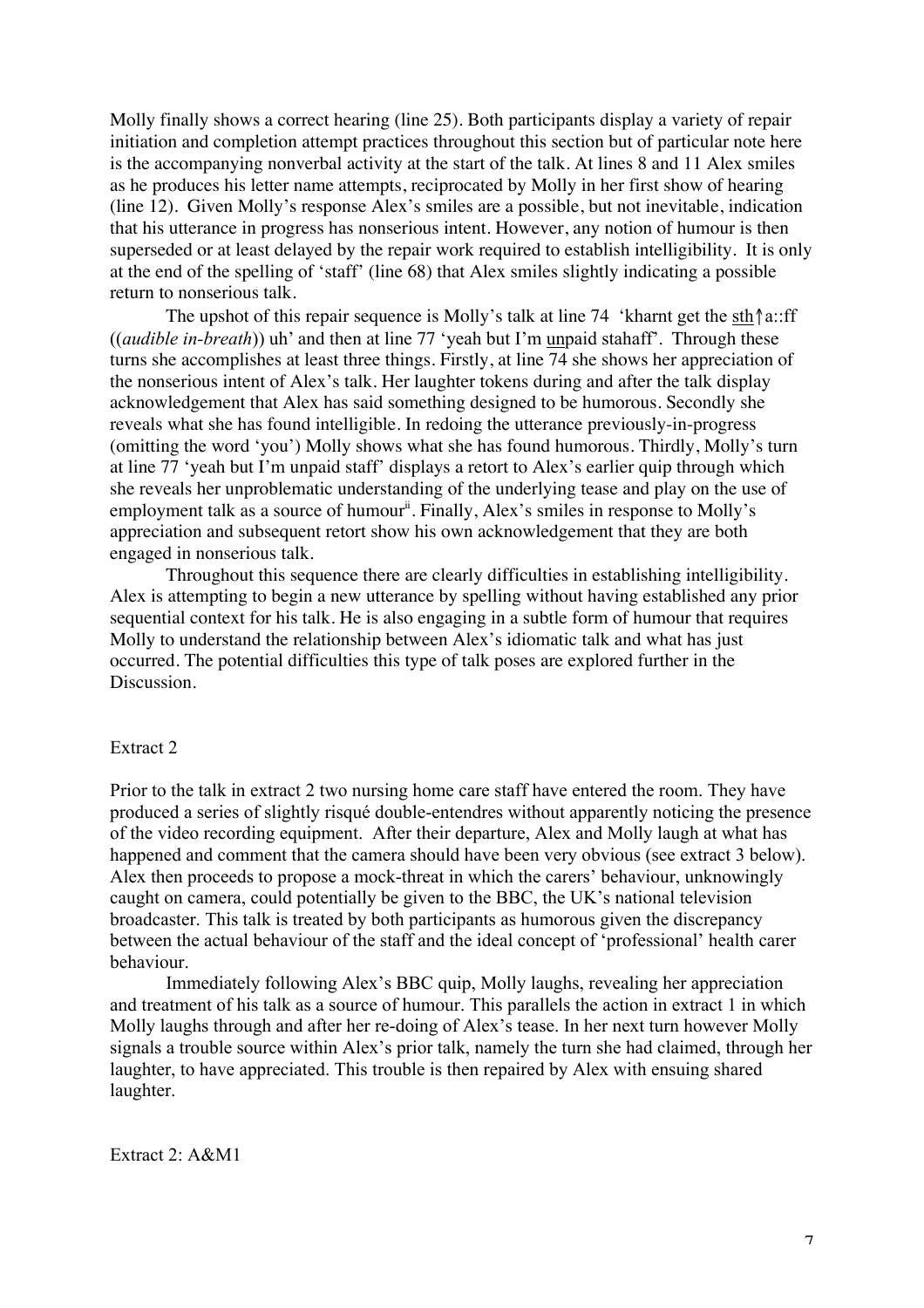```
01 Molly ↑huh °ha ((opening a CD wrapper)) ↑oh: ↓dear (.) I'll get the 
02 Observer in a [minute
03 Alex \vert ((smiles)) \vert04 Molly (.) you chan ave look at the paper I think.
05 (0.3)
06 Alex (II II:))07 |( (smiles) )|08 (0.3)
09 Molly I
10 (0.4)
11 Alex (will tell)
12 (0.3)
13 Molly will
14 (0.4)
15 Molly tell them?=
16 Alex =(i::t is)17 (0.4)
18 Molly es
19 (0.5)
20 Alex (it is)
21 (0.4)
22 Molly it is
23 (0.3)
24 Alex for =
25 Molly =for
26 (0.4)
27 Alex the
28 (0.2)
29 Molly the ((smiles))
30 (0.5)
31 Alex [ (B-B-C news) ]
32 Molly \vert ((smiles)) \vert °he: (.) he-[he \vert [ha-ha-\uparrowha° (.) ha-ha
33 Alex |\text{mhaf:}|34 Molly [ha-ha-↑ha° (.) ha-ha  │
              ⎣((leans back and looks away from Alex))⎦
35 (0.4)
36 Molly ((leans forward and gazes to Alex)) you'll tell them it's for 
37 the
38 (0.3)
39 Alex (3 syllables) [ (1 syllable)]
40 Molly \vertbeebee-s:-he \vert41 
[he-ha-ha-↑ha-ha s-ho (.) >I d- hon't think this'll be very ]=
42 Alex \left| \frac{1}{5} \times \frac{1}{5} \times \frac{1}{5} \times \frac{1}{5} \times \frac{1}{5} \times \frac{1}{5} \times \frac{1}{5} \times \frac{1}{5} \times \frac{1}{5} \times \frac{1}{5} \times \frac{1}{5} \times \frac{1}{5} \times \frac{1}{5} \times \frac{1}{5} \times \frac{1}{5} \times \frac{1}{5} \times \frac{1}{5} \times \frac{1}{5} \times \frac{1}{5} \times \frac{1}{5} \times \frac{1}{5} \times \frac{1}{5} \times \frac{1}{5} \times \frac{43 Molly = succ↑essful< dho y-hou.
```
The sequence begins with an attempt by Molly to move away from the previous nonserious talk (Schegloff, 2001). 'oh dear' (line 01) displays a particular stance towards the prior talk. In this case the stance characterises the prior humour as an interlude between what can now follow (reading the paper) and whatever was happening before the care staff came in. At line 05 Alex initiates talk accompanied by a smile. Molly treats this turn as an utterance initiation through a redoing 'I'. Alex and Molly then proceed to collaboratively construct the utterance 'will tell them it is for the' (lines 11 to 29). As with extract 1 the business of utterance construction prior to Alex's laughter source turn does not feature overt smiling or laughter by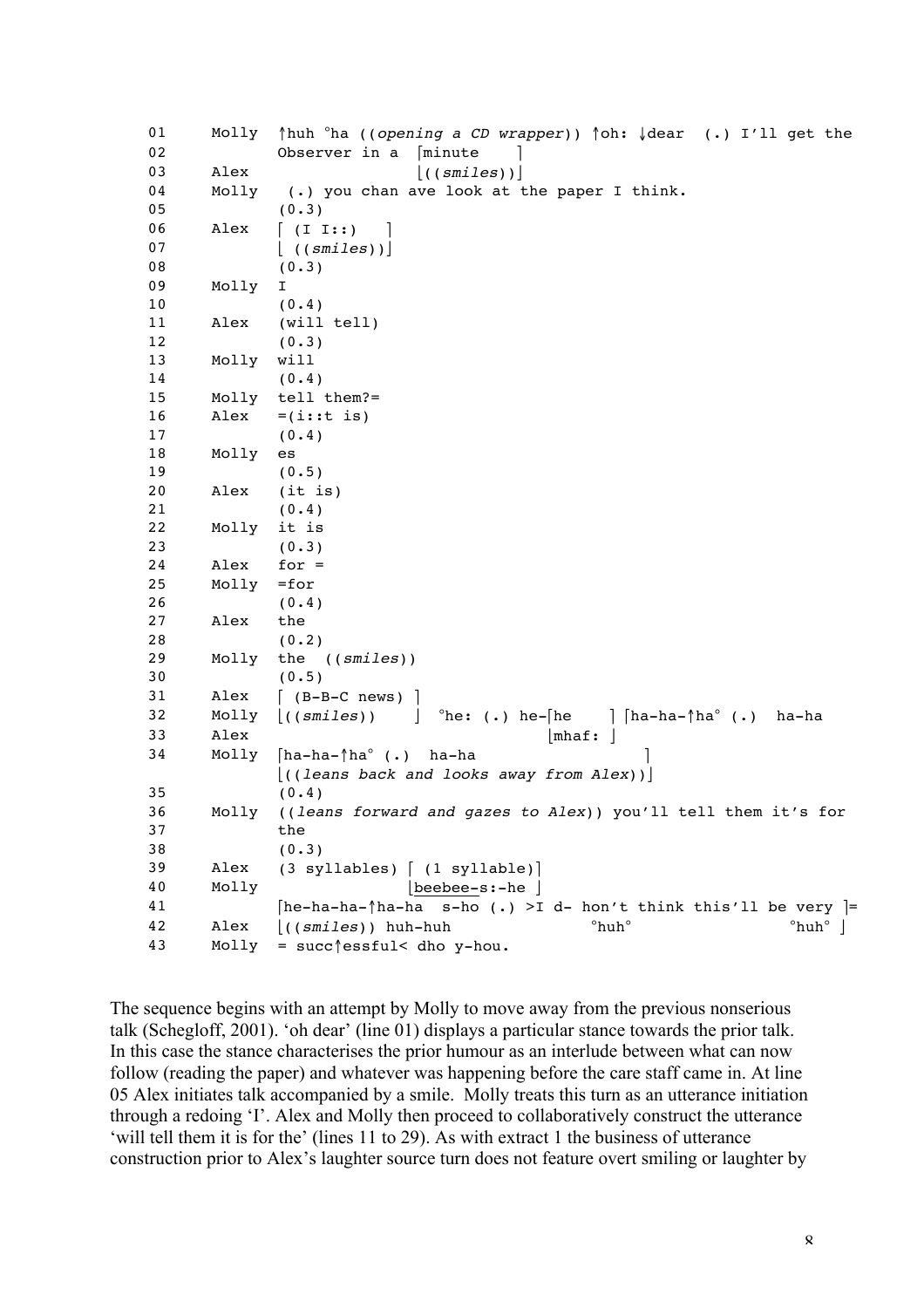either participant. One difference in the current extract, however, is that Molly does appear to smile just before Alex's first laughter source attempt (line 31).

Having established 'I will tell them it is for the' Alex's speech in his next turn at line 31 is highly distorted. It comprises what appears to be a four-syllable string possibly saying 'BBC news'. Molly's smile in her prior redoing turn and in her overlap with Alex's current talk displays her stance as a recipient of nonserious talk. She then begins to laugh with accompanying laughter by Alex. Through this behaviour Molly is displaying an appreciation of Alex's laughter source.

In what follows we see a hitch in the humour talk sequence. After a short pause, Molly leans forwards and redoes the prior utterance up to the beginning of Alex's prior turn, namely the one to which she offered a humour appreciation. Thus, in line 36 Molly's 'you'll tell them it's for the' functions as an other-initiation of repair. There is no laughter during Molly's talk indicating a shift here from the prior appreciation to some other activity. As a link between prior talk and what is to follow this turn is designed for a specific completion, namely the trouble source element of the utterance in progress. In response Alex produces a repeat of his prior turn (line 39) to which Molly re-does as 'BBC' with inserted and postrepeat laughter. Alex also laughs in overlap.

The significance of this extract is that Molly's display of appreciation (her laughter) and her subsequent display of intelligibility are separated by an other-initiated self repair sequence that, in this case features a delayed other-initiation (Schegloff, 2000). The delay here is generated through Molly's laughter source appreciation at line 32.

### Extract 3

The following talk comes just prior to that presented in extract 2. With the care assistants having just left the room amidst laughter by all participants, Molly comments that 'they didn't notice anything' to which Alex then adds that 'there is a bloody great camera' in the room. The humour here is based on the care assistants' apparent lack of awareness of a video camera in Alex's room. As with extract 2 there is a temporal distinction between Molly's appreciation of Alex's humour source turn and her subsequent intelligibility receipt, with post-trouble source laughter characterising a delayed or displaced other initiation of repair. In this extract the delayed OIR is followed by a much longer repair sequence.

Extract 3: A&M1

```
01 Molly uh huh (0.5) they didn't notice anything \lceil did thahey =
02 Alex ⎣huh ⎦ ⎣((turns to Molly, 
03 slight head shake)) 
04 Molly =>heh-heh-heh-[HEH- heh ] heh<
05 Alex \begin{bmatrix} \text{beh} & (\text{turns away}) \end{bmatrix}(0.3)07 Molly they didn't notice a thing!
08 (0.2)
09 Molly >do you always have that thing stuck up 
10 in[he-your room there's 1=
11 Alex \left| \right| ((turns to Molly opens mouth))
12 Molly = so much equipment though int there< ((leans towards Alex))
13 Alex (2 \text{ syllables})14 ((smiles)) |
15 (0.2)
```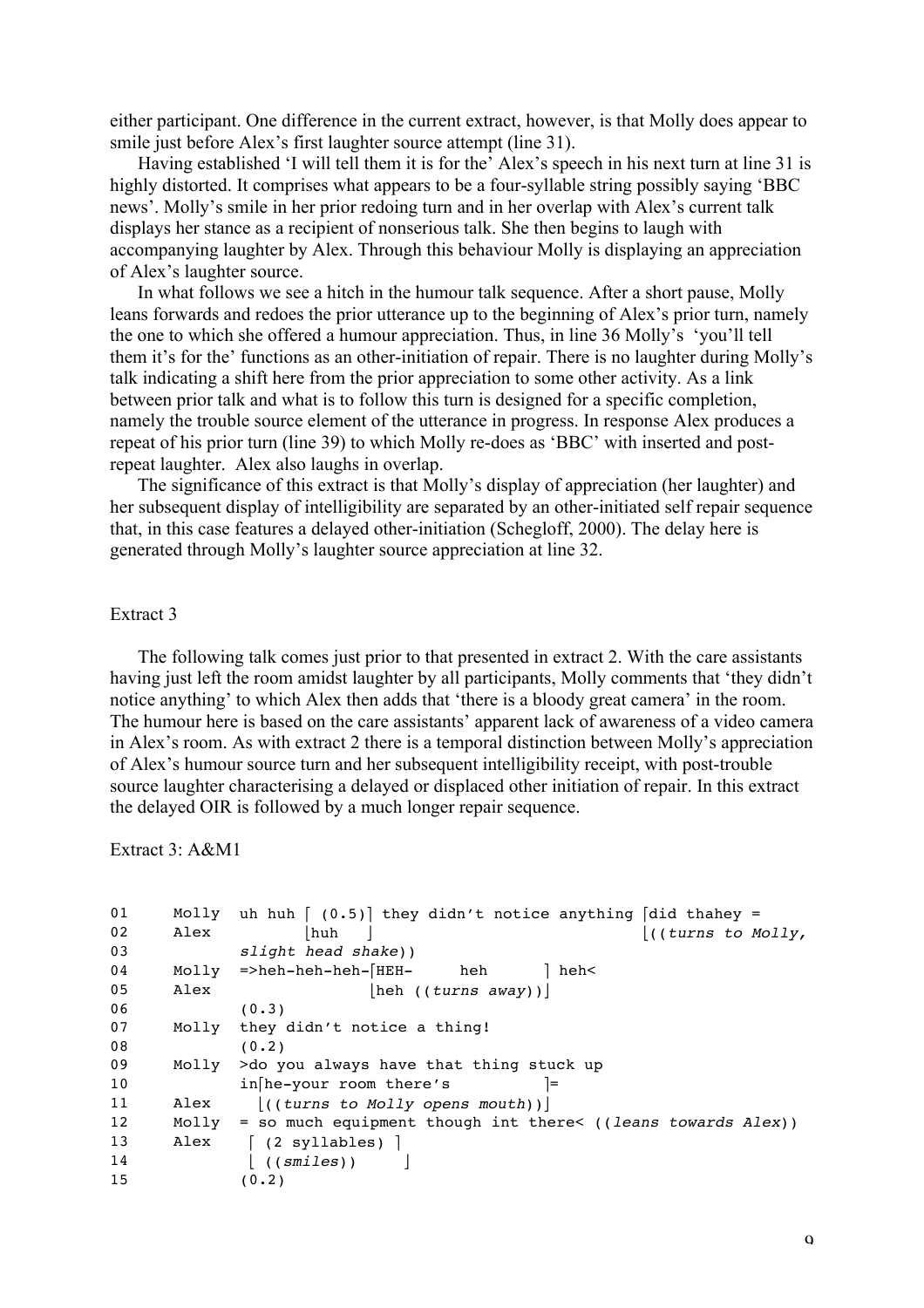```
16 Molly there is
17 (0.3)
18 Alex a
19 (0.2)
20 Molly a
21 (0.3)
22 Alex (bab yell)
23 (0.5)
24 Molly bee el?
25 (0.4)
26 Alex o: o:
27 (0.3)
28 Molly o: o:
29 (0.3)
30 Alex (2 syllables)
31 (0.2)
32 Molly bloody
33 (0.3)
34 Alex (great [camr a!) ]
35 ⎥((smiles))⎥ 
36 Molly \lfloor t c^{\circ} h a \rfloor ((smiles and leans back and then forward))<br>37 Alex \circ h a =37 Alex
38 Molly =a \frac{WHat-{}^{o}ha?}{(0.3)}(0.3)40 Alex (2 syllables)
41 (0.7)
42 Molly cee ar:=
43 Alex =(2 syllables)
44 (0.2)
45 Molly gee (.) ar:
46 (0.4)
47 Alex (e: a:)
48 (0.3)
49 Molly e: a:
50 (0.3)
51 Alex (tsee)
52 (1.0)
53 Molly grease
54 (0.8)
55 Alex ((slight head shake and lower lip movement))=
56 Molly gee ar: (.) e: a: =
57 Alex =tee
58 (0.1)
59 Molly tee a great(0.5) bluhudy 
60 bluhudy qr[hate huh >ha-ha-ha<(.)
61 Alex ⎣((smiles))huh ((looks to camera and back to Molly))⎦
62 Molly what? uh-huh
63 (0.3)
64 Alex camra
65 Molly >CAMhera stuck here when they [walk] in to it ↑yeah<huh(0.3)eh huh
66 Alex \lfloorhuh \rfloor67 Molly ((returns to opening CD wrapper)) ↑oh: ↓dear (.) I'll get the 
68 Observer in a minute (.) you can have a look at the paper I think.
```
The talk begins with laughter from both participants. The care assistants' apparent lack of awareness is then revealed as the source of humour by Molly (line 01) with nonverbal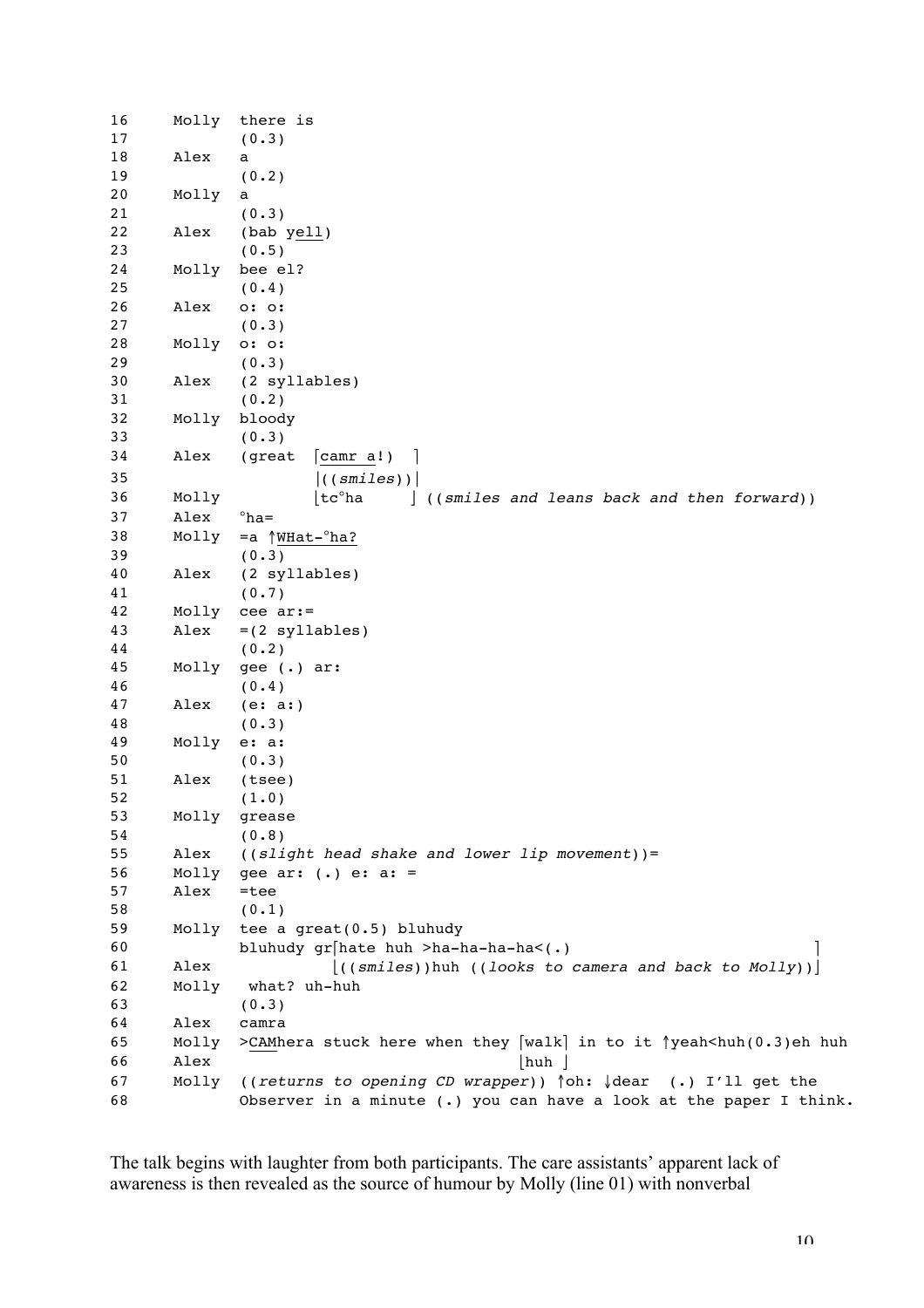agreement by Alex (line 02). Molly then continues the humour talk with ongoing reference to the filming equipment in the room (lines 7-10).

Alex's first verbal contribution comes at line 13 with two syllables repeated by Molly as 'there is'. The collaborative utterance production then continues with 'a' and 'bloody'. At line 34 Alex attempts a two-word construction produced with more stress than his preceding talk. In retrospect it can be seen that Alex's 'great camera', with an accompanying smile, is an attempt to complete an utterance designed to elicit recipient laughter. The final two words are produced with paralinguistic resources contributing to the exaggerated nature of Alex's quip.

Molly's overlapping laughter token, smile and movement away from Alex (line 36) signal her treatment of his prior talk as a humour source. Her laughter overlaps with the second word of Alex's turn indicating that she already has enough evidence to respond to Alex's talk as humorous even before his turn completion. Having shown her appreciation of Alex's prior utterance, Molly's turn at line 38 locates a trouble with Alex's talk. This other initiation of repair appears to target Alex's immediately prior turn, that is the one to which she has already treated as humorous. This OIR also maintains an appreciation of humour evidenced by ongoing laughter. Alex and Molly then proceed to collaboratively construct the word 'great' (lines 40-57). During this repair sequence there is an absence of laughter but Molly returns to humour at line 59. Following a full production of the prior spelt 'great' she then links this repaired item with what had come prior ('bloody'). With further laughter she produces an other-initiation of repair with 'what?'. Thus, additional appreciation of the humour source is provided here whist at the same time signalling ongoing trouble with Alex's prior talk. Additionally, Molly is revealing what she has understood so far in terms of intelligibility as well as providing an ongoing receipt of the laughter source. Alex now has an opportunity to complete the humour utterance. This second OIR (line 59) is not delayed but rather serves the function of orientating both participants back to the original humour source utterance, providing a next turn opportunity for Alex to produce an utterance completing laughter source.

At line 64, in response to Molly's OIR Alex produces a full word 'camra'. This is followed by a redoing of the repairable by Molly but with embedded laughter and word initial stress. Through this redoing she is providing an intelligibility receipt as well as further appreciation of the humour. Additionally, Molly links the repaired item with a display of understanding. This operates through an embellishment of Alex's quip in which Alex's utterance is extended by Molly, linking what he has said to Molly's earlier talk at line 08 (note also the repeat of 'stuck' with reference to the camera equipment).

Of additional note is Molly's use of 'yeah' (line 65) which may be displaying an acknowledgement or ratification of authorship (Jefferson, 1985) as well agreement of ideas. Such an acknowledgement may be important given the fact that the distinction between Alex as speaker and Molly as recipient is most likely less clear than that found in non-disordered speech conversation. Thus Molly is required to switch roles between collaborator-inproduction and recipient of the talk action, meaning that, in this instance, she is again showing appreciating of a humour source that she herself has been implicated in through her voicing of Alex's turns.

As with extract 2 there is evidence of a distinction between the appreciation of a humour source turn and its intelligibility, with post-trouble source laughter characterising a delayed post-other initiation of repair. In addition this extract shows how the participants maintain the ongoing accomplishment of humour despite the occurrence of additional troubles within Alex's self-repair attempt. It is Molly's turn at lines 59-60 that brings both participants to a point at which an intelligible humour source can be supplied in the next turn.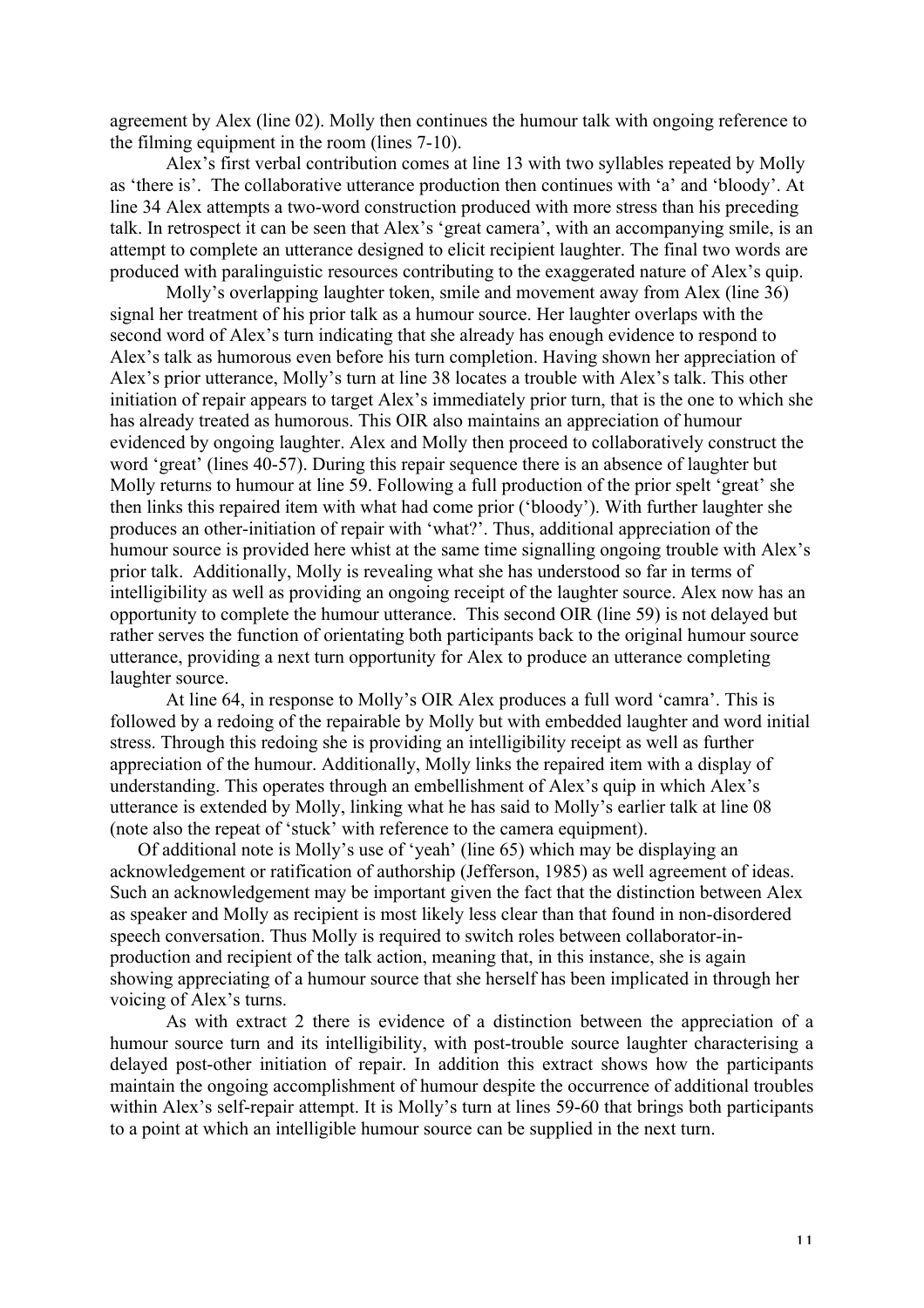### Extract 4

The talk in extract 4 comes late on in the video recording. Immediately prior to the talk Alex and Molly have been looking at the computer screen. There has been a 20 second lapse in the conversation as Alex operates his head switches to copy a music CD.

Alex produces the utterance 'how much an hour'. Ultimately the participants both treat this as a laughter source but Molly initially registers difficulty in understanding the utterance's idiomatic referenceiii. In this case 'how much an hour' on its own proves to be insufficient for Molly's understanding and requires additional repair talk to resolve an ambiguity in meaning.

Extract 4: A&M1

| 01     | Molly | ((gazes from computer screen to Alex and then away)) |
|--------|-------|------------------------------------------------------|
| 02     | Alex  | ((opens mouth and looks to Molly))                   |
| 03     | Molly | ((gazes to Alex))                                    |
| 04     | Alex  | (how)                                                |
| 05     | Molly | ((leans forward to Alex))                            |
| 06     | Alex  | (how)                                                |
| 07     |       | (0.3)                                                |
| 08     | Molly | how                                                  |
| 09     |       | (0.5)                                                |
| $1\,0$ | Alex  | (em u: )                                             |
| 11     |       | (0.2)                                                |
| 12     | Molly | have you                                             |
| 13     |       | (0.5)                                                |
| 14     | Alex  | (em u: )                                             |
| 15     |       | (0.6)                                                |
| 16     | Molly | $^{\circ}$ ho:w $^{\circ}$                           |
| 17     |       | (0.4)                                                |
| 18     | Alex  | (em u: )                                             |
| 19     | Molly | em u:                                                |
| 20     |       | (0.8)                                                |
| 21     | Alex  | ce                                                   |
| 22     | Molly | te                                                   |
| 23     |       | (0.4)                                                |
| 24     | Alex  | s:                                                   |
| 25     | Molly | ce                                                   |
| 26     |       | (0.5)                                                |
| 27     | Alex  | $^{\circ}h^{\circ}$                                  |
| 28     | Molly | aitch                                                |
| 29     |       | (0.3)                                                |
| 30     | Alex  | ((moves lower lip down))                             |
| 31     | Molly | how much                                             |
| 32     |       | (1.0)                                                |
| 33     | Alex  | (2 syllables)                                        |
| 34     |       | (0.7)                                                |
| 35     | Molly | ((slight head tilt))                                 |
| 36     | Alex  | (2 syllables)                                        |
| 37     |       | (0.8)                                                |
| 38     | Molly | how much                                             |
| 39     |       | (0.2)                                                |
| 40     | Alex  | $(ay \ an)$                                          |
| 41     | Molly | ay an                                                |
| 42     |       | (0.9)                                                |
| 43     | Molly | an                                                   |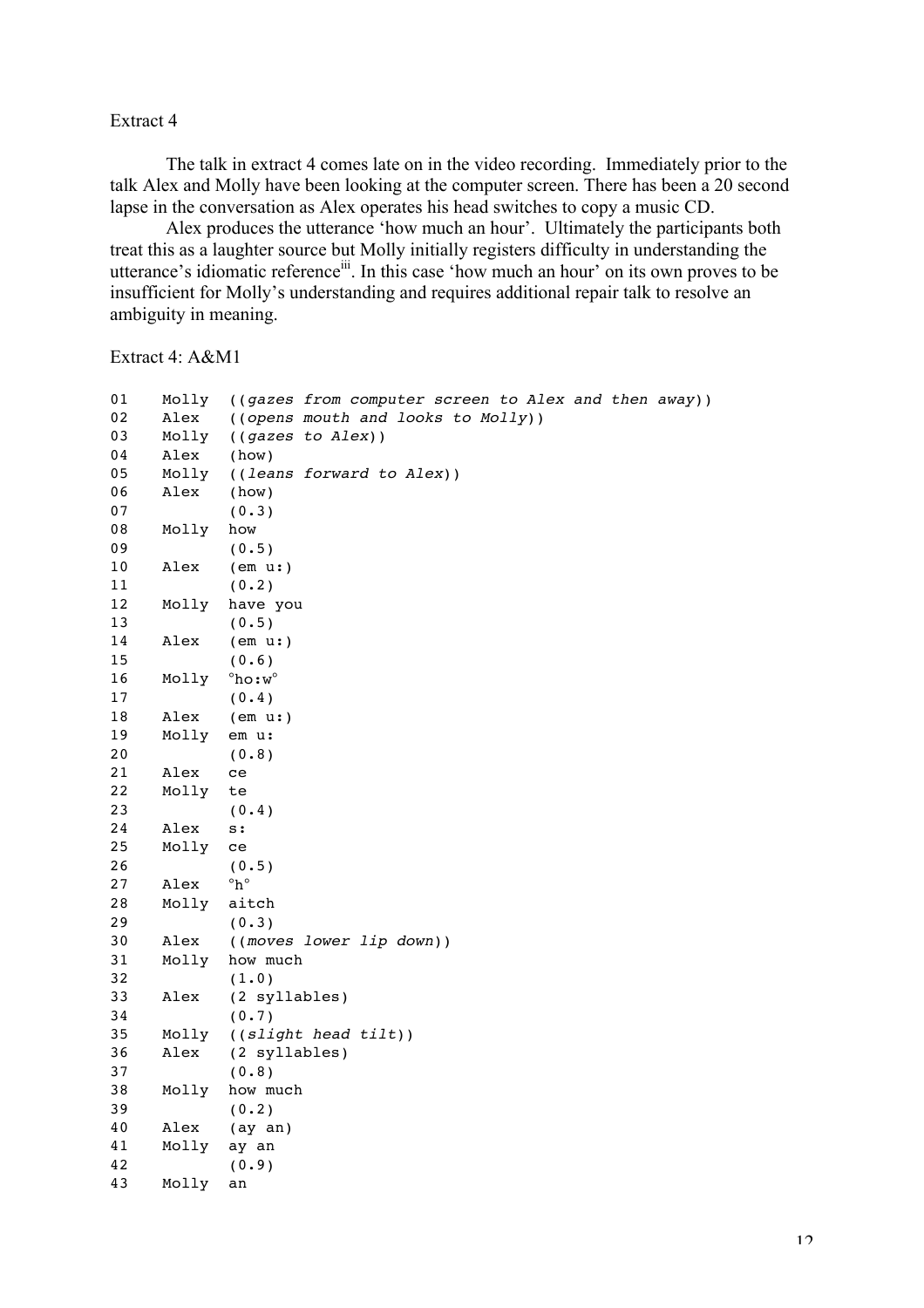| 44  |       | (0.3)                                                                                                  |
|-----|-------|--------------------------------------------------------------------------------------------------------|
| 45  | Alex  | (hour)                                                                                                 |
| 46  |       | (0.2)                                                                                                  |
| 47  | Molly | el                                                                                                     |
| 48  |       | (0.2)                                                                                                  |
| 49  | Alex  | $^{\circ}h^{\circ}$                                                                                    |
| 50  | Molly | aitch                                                                                                  |
| 51  |       | (0.3)                                                                                                  |
| 52  | Alex  | (o: you ar)                                                                                            |
| 53  |       | (2.4)                                                                                                  |
| 54  |       | Molly °aitch o: you ar°                                                                                |
| 55  | Alex  | ((moves lower lip down))                                                                               |
| 56  |       | (1.0)                                                                                                  |
| 57  | Molly | how much $a:n$ (0.3) hour=                                                                             |
| 58  | Alex  | $= ((smlles))$ ar[::                                                                                   |
|     |       | $\sim$ 1<br>$ °wh°-$                                                                                   |
| 59  | Molly |                                                                                                        |
| 60  |       | [WHo:s gonna get HOW much an hourah!                                                                   |
| 61  | Alex  | $\lfloor$ ((smiles))                                                                                   |
| 62  |       | (0.2)                                                                                                  |
| 63  | Alex  | $((smiles))$ ar: $[\text{ar:}]$                                                                        |
| 64  | Molly | $\lceil \text{what} \rceil$ (.) for $\lceil \frac{\text{me}}{\text{me}} \rceil$<br>doing this or<br>-1 |
| 65  |       | ((points to computer))                                                                                 |
| 66  |       | (0.2)                                                                                                  |
| 67  | Alex  | for                                                                                                    |
| 68  |       | (0.2)                                                                                                  |
| 69  | Molly | for                                                                                                    |
| 70  |       | (0.3)                                                                                                  |
| 71  | Alex  | the                                                                                                    |
| 72  |       | (0.2)                                                                                                  |
| 73  | Molly | the                                                                                                    |
| 74  |       | (0.5)                                                                                                  |
| 75  | Alex  | (2 syllables)                                                                                          |
| 76  |       | (0.2)                                                                                                  |
| 77  | Molly | ay                                                                                                     |
| 78  |       | (0.2)                                                                                                  |
| 80  | Alex  | s:                                                                                                     |
| 81  |       | (0.2)                                                                                                  |
| 82  | Molly | ce                                                                                                     |
| 83  |       | (0.4)                                                                                                  |
| 84  | Alex  | $te =$                                                                                                 |
| 85  | Molly | $=$ te                                                                                                 |
| 86  |       | (0.8)                                                                                                  |
| 87  | Alex  | (eye en)                                                                                               |
| 88  |       | (0.8)                                                                                                  |
| 89  | Molly | ((smiles)) °ha-stop making me lahaugh [°h-Alex: he-he-he]                                              |
| 90  | Alex  | °uh-ha°uh-ha                                                                                           |
| 91  | Molly |                                                                                                        |
| 92  |       | $(0.2)$ $^{\circ}$ huh-ha $^{\circ}$<br>(0.2)                                                          |
|     |       |                                                                                                        |
| 93  | Molly | ha-ha >how much an hour for the< (.) ay te:                                                            |
| 94  | Alex  | ar $(0.8)$ ay                                                                                          |
| 95  | Molly | ay                                                                                                     |
| 96  |       | (0.2)                                                                                                  |
| 97  | Alex  | (ce)                                                                                                   |
| 98  |       | (0.7)                                                                                                  |
| 99  | Molly | ce                                                                                                     |
| 100 |       | (0.2)                                                                                                  |
| 101 | Alex  | $t =$                                                                                                  |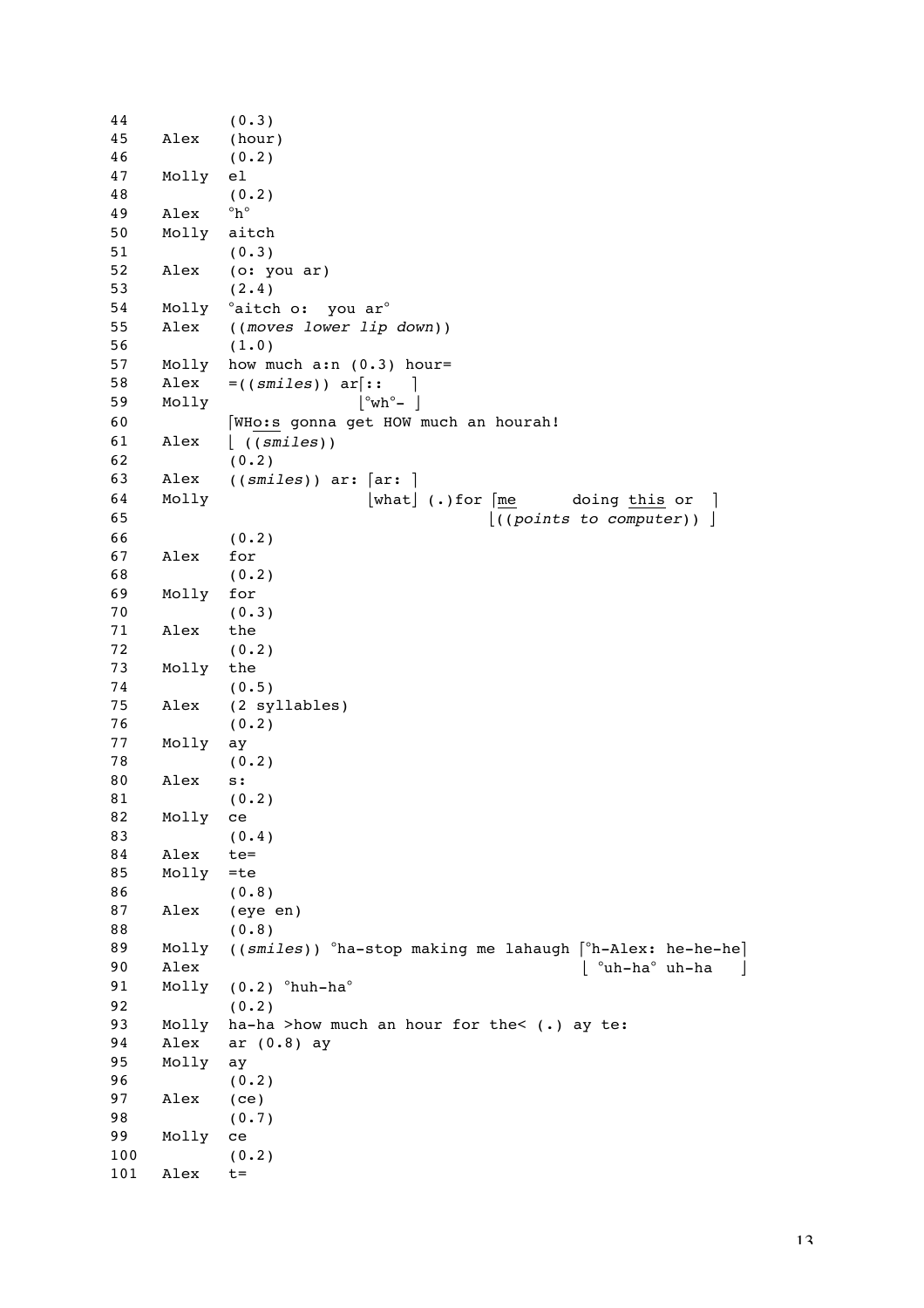| 102 | Molly | $=$ te $=$                                                |
|-----|-------|-----------------------------------------------------------|
| 103 |       | Alex =((moves lower lip down))                            |
| 104 |       | (1.1)                                                     |
| 105 | Alex  | eye en                                                    |
| 106 |       | (0.4)                                                     |
| 107 | Molly | eye en                                                    |
| 108 |       | (0.4)                                                     |
| 109 | Alex  | (qe)                                                      |
| 110 |       | (1.0)                                                     |
| 111 |       | Molly act-hing [°h-he-he°] hah I don't think we're making |
| 112 | Alex  | ah huh                                                    |
| 113 |       | Molly a [very good] job of this                           |
| 114 | Alex  | uh<br>hah l                                               |

Firstly, as with the previous extracts, Alex and Molly collaboratively construct the first utterance over a series of turns (lines  $04 - 57$ ). With parallels to extracts 2 and 3 this construction features a number of within utterance other-initiated self repair sequences operating on Alex's problematic intelligibility. One important distinction between Alex's delivery in this extract and those presented earlier is that his first smile (line 58) comes just after Molly completes her first re-doing of the full utterance (line 57). Thus, his speech during utterance construction is not accompanied by any nonverbal or paralinguistic cues associated with nonserious talk. A further departure from the prior extracts is that Molly, at line 57, produces a complete re-doing of Alex's prior utterance. Through this re-doing she provides an unequivocal display of intelligibility but her treatment of this utterance as a possible humour source is less clear. Unlike the prior extracts there is no laughter during Molly's redoing. Following Alex's smile (line 58) Molly initiates repair by signalling an ambiguity in person reference as the trouble source. Alex's next turn (line 63) is a vocalisation that may be laughter or an attempt to talk, potentially providing a response initiation to Molly's question. However Molly's own talk overlaps with Alex's and offers a candidate response to her own enquiry. Here her ambiguity is shown to relate to their concurrent computer related activity (copying CDs). She is offering one possibility that Alex's prior utterance is humorous with reference to payment for an ongoing task to which they are both directed. In ending her turn with 'or' Molly provides evidence of the possibility that there may be an account for Alex's turn other than her computer work suggestion.

Alex now proceeds to provide this alternative account. He begins (line 67) by using the same formulation found in Molly's turn: 'for + reference'. This utterance is then jointly constructed with 'for the a-c-t' (lines 67-85). At line 87 Alex adds two more letter names but there is an interruption to the utterance-in-progress in which Molly complains (nonseriously) about Alex making her laugh. Molly now returns to the utterance by repeating what is already known. Further repair work on individual grapheme names ensues before Molly animates and appreciates as humorous the final element of the account 'acting' (line 111).

What distinguishes this extract from those previous is that the trouble source signalled through 'WHo:s gonna get HOW much an hourah!' (line 60) is not one based on unintelligibility. Rather, the nature of the trouble relates to the reference of the humour source turn. By invoking 'acting' as a performance for which they may get paid (for making the video), Alex is able to maintain the humour intent without having to offer a formal explanation of the humour source. Differences between the troubles in this extract and those presented earlier are explored further in the Discussion.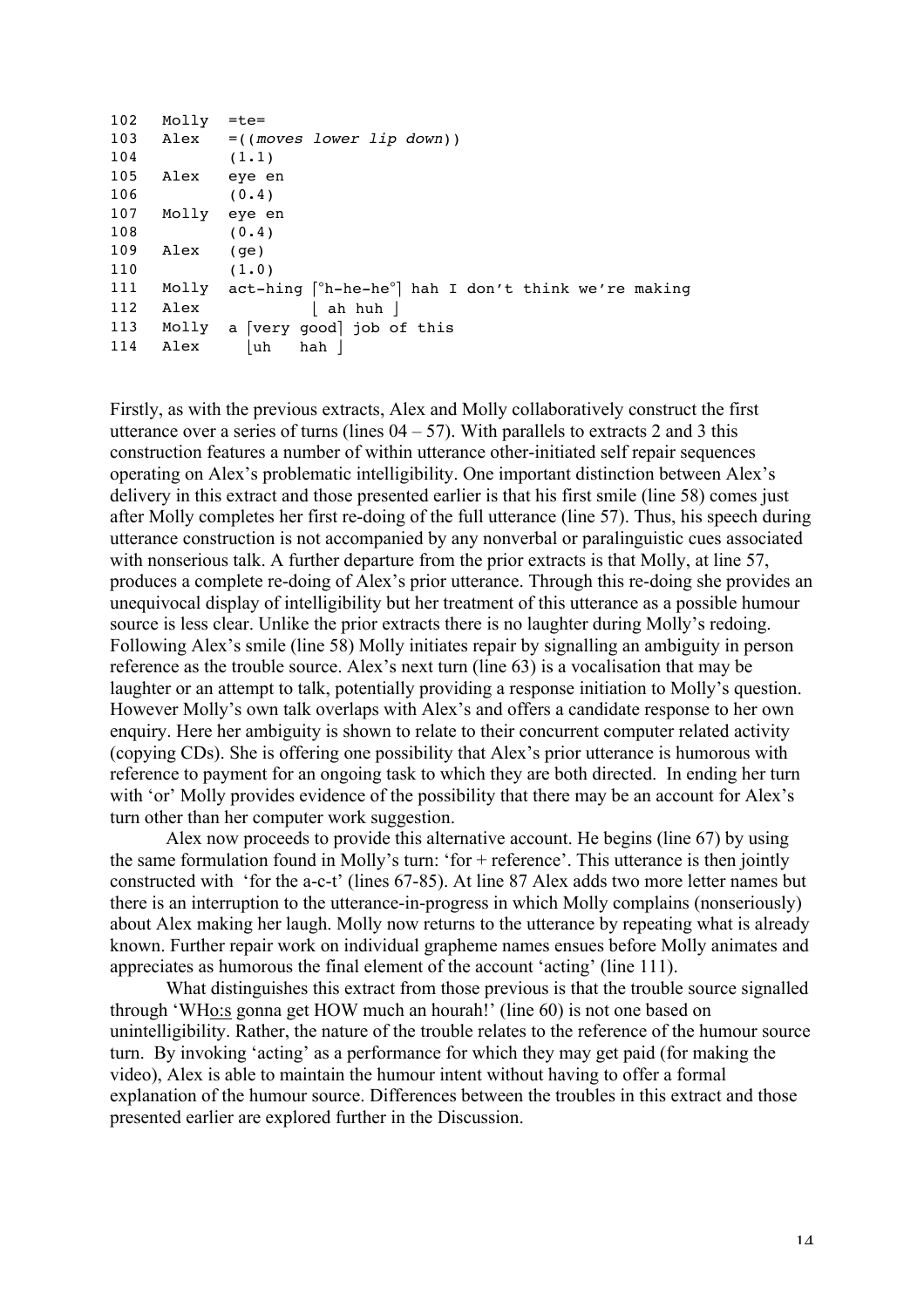### **Discussion**

In this paper we have used the principles of Conversation Analysis to examine nonserious talk produced by a man with a severe dysarthria. We have also investigated the ways in which this talk is appreciated by its recipient and how problems with intelligibility and understanding of humour-source talk are identified and resolved. In addition we have considered how nonserious talk is produced and maintained through repair. Fundamentally the analysis shows how appreciability and intelligibility can feature as distinct practices.

As shown in extract 1, Alex and Molly are able to collaboratively construct an utterance over a series of successive turns. Whilst there are ongoing troubles with intelligibility during utterance construction the overall action (a nonserious tease) is shown by Molly to be simultaneously appreciable through laughter and intelligible through a redoing of the complete utterance.

It is not the case however that all of Alex's attempts at humour are unproblematic. In extracts 2 and 3 there is evidence of other initiated repair characterised by immediate posthumour source laugher (appreciation) followed by the signalling of a trouble with the prior laughter source turn. Here the OIR is delayed. In the first instance the trouble is resolved promptly through Molly's repeat of the whole utterance up to the point of trouble. Alex's redoing of 'BBC' enables Molly to show her understanding and reinforce her appreciation through more laughter in the next turn. In the second instance, Molly's repair initiation also necessitates a repeat of the whole trouble source turn but the repair attempt is constructed over a number of turns. This is accomplished by Alex breaking down the trouble source (great camera) into paired or individual grapheme names, each taking a turn exchange in its own right. It is only nearing the end of the repair sequence that Molly reinstates humour appreciation by redoing the earlier utterance components together with laughter. She then provides a next turn opportunity for Alex to complete the humour source talk as intelligibly as he can. In constructing the repair in this way both Alex and Molly are able to return to the nonserious nature of the talk. One of the main factors here may well be Molly's receipt of the laughter source repairables. It is Molly who animates (Goffman, 1981) rather than simply repeats the complete laugher-source utterances in extracts 1, 2 and 3, and, simultaneously, shows appreciation of that talk by laughing through and after their production.

Extract 4 is different insofar as the nature of the trouble source ('how much an hour') is not one of (un)intelligibility but rather of reference ambiguity. Molly is unable establish the person to whom Alex might be referring (who's gonna get how much an hour?) and cannot fully appreciate any nonserious intent. She offers one candidate account but then provides an opportunity for Alex to produce an alternative. Alex proceeds to repair the trouble by invoking acting as the activity with which they have been engaged. Further humour arises here not just from the colloquial use of 'how much an hour' but also by inferring that their current activity, making a naturalistic video is acting and therefore non-naturalistic. The way in which Alex repairs this trouble may be important in terms of maintaining a humour framework.

In the data presented here Molly's repair initiations reveal two distinct types of trouble source. An *intelligibility* problem in extract 2 is signalled through Molly's redoing of Alex's prior utterance up to the point of trouble. In extract 3 she uses an open class (Drew, 1997) repair initiator ('a what?'). In both instances Alex responds with a repeat of his immediately prior talk. The difficulty in both cases appears to be one of problematic hearing. The trouble in extract 4 however involves a problem with *understandability*. Molly successfully reproduces Alex's utterance ('how much an hour') before querying its meaning in relation to person reference. This distinction contributes to previous findings relating to dysarthric talk (Bloch and Wilkinson, 2009) and communication aid use (Bloch and Wilkinson, 2004). The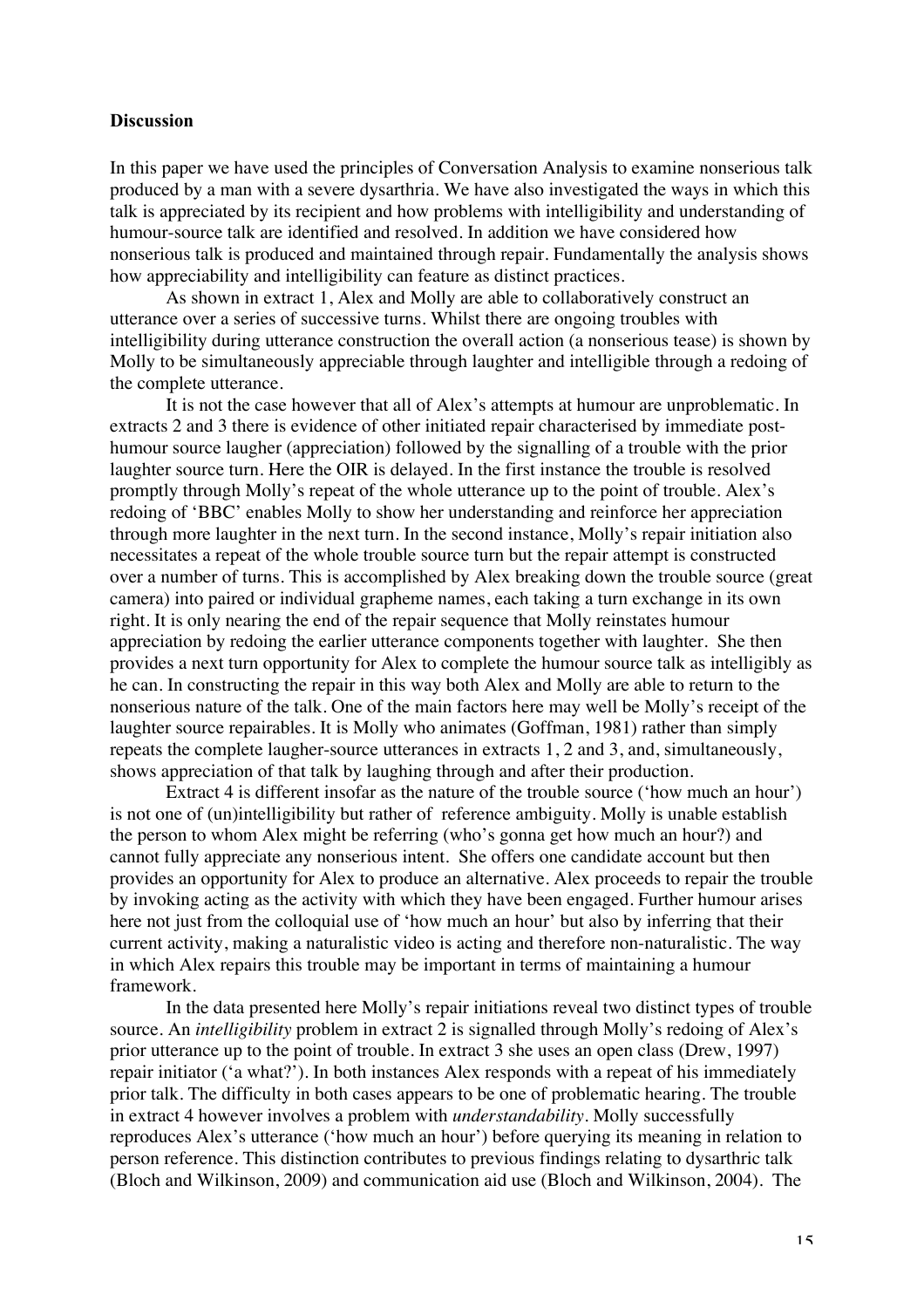issue here is that trouble sources in an environment of severe speech disability are not restricted to unintelligibility but can also encompass a wider range of problems. 'how much an hour' may be particularly problematic given its sequential placement. This utterance is produced whilst both participants are engaged in a computer related activity and it is this current local activity that Molly utilises in her attempt to understand the utterance's meaning. Through Alex's subsequent repair Molly learns that he is actually making reference to the video data recoding ('acting'). This is of course a concurrent activity but one that is perhaps more of a background or global task in contrast to the more immediate/hands-on computer work. It may be further problematic as a construction given its idiomatic framing.

An additional issue is how nonseriousness itself is accomplished within an environment of severe speech unintelligibility, that is, what resources do the participants themselves utilise in their orientation towards talk designed for nonserious receipt. At least three factors may be relevant here. The first is smiling. Alex's use of smiling may be one way through which he can signal his talk as nonserious. It is not the case that he smiles throughout his talk but rather at specific places. In the first three extracts Alex can be seen to smile at the beginning of those multi-turn utterances that are subsequently treated as nonserious by both participants. Similarly he smiles during the last element of his utterance in extracts 1 and 3. The second factor is context. In extracts 2 and 3 there has been humour talk prior to Alex's nonserious utterances and even though Molly may been attempting to mark a transition to serious talk (see extract 2 lines 01-03) Alex continues with verbal and nonverbal humour talk. Thirdly, there is the placement of laughter. It has been shown throughout that Molly's use of laughter immediately post-trouble source in extracts 2 and 3 marks her appreciation of Alex's humour intent. Additional evidence comes from Alex's laughter occurring once Molly has initiated her own laughing.

As mentioned in the Introduction other-initiated repair has the potential to raise a lapse in competence by the trouble source speaker. In interactions featuring people with communication and severe physical disabilities there may additional risks associated with judgements of ability (Higginbotham and Wilkins, 1999). These risks extend beyond the individual with the disability to include those with whom they interact. Thus co-participants may also be judged in terms of their ability to interact and make sense of disordered speech and/or language. For Alex and Molly one way in which competence can be maintained is through the ongoing display of understanding through intelligibility. As shown throughout, Molly's explicit re-doings of Alex's turns are an important resource for the maintenance of intersubjectivity. In addition there are also the social actions that Alex attempts. In attempting to competently pull off quips and nonserious teases Alex requires Molly to display not just an understanding of what he has said but also a timely appreciation of the humour he is invoking. In all of the extracts presented here Molly shows this appreciation and reveals her own competence as a recipient of humour. For this dyad at least claiming some grasp of the prior talk through laughter followed by an OIR does not appear to cause problems for either participant.

#### Implications/conclusions

This paper has focussed on nonserious talk and offered some insights into the practice of delayed OIR. Ongoing analysis of talk involving people with severe motor speech disorders is likely to reveal further features of action accomplishment particularly where intelligibility is problematic. Of additional interest is how different co-participants might impact on the competencies of speakers with dysarthria particularly where actions like humour are being attempted.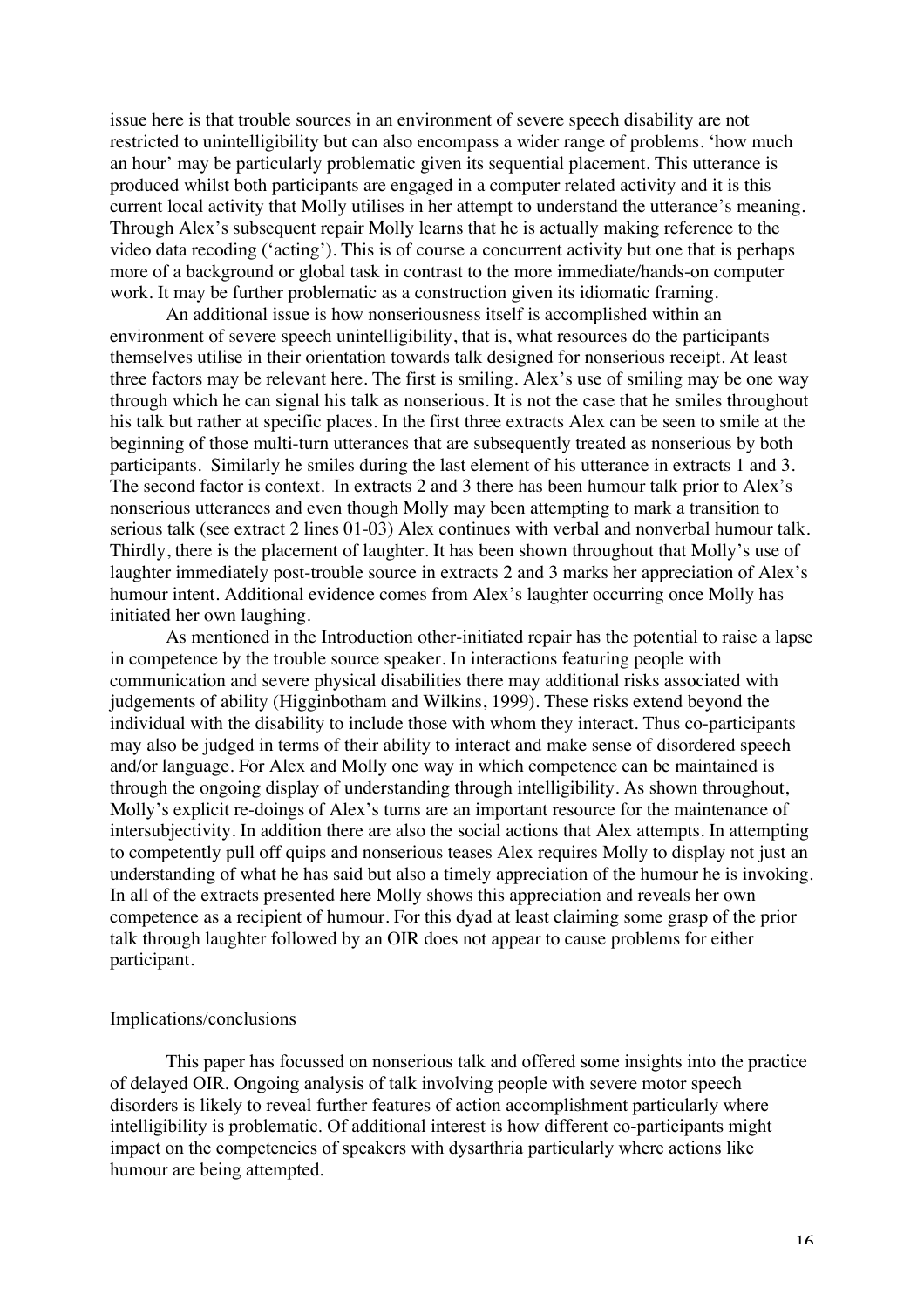We have yet to consider whether there may be any direct clinical implications arising from this study. A CA influenced approach to motor speech assessment has been proposed (Bloch and Wilkinson, 2011) with work underway to develop a clinical tool for profiling acquired dysarthria in interaction. Whether specific practices such as nonserious talk production and appreciation are amenable to intervention awaits further investigation. Evidence drawn from recent aphasia intervention research (Wilkinson, 2010; Wilkinson, Bryan et al., 2010; Beeke, Maxim et al., 2011) does indicate that a CA inspired approach may well offer a complementary approach to other forms of intervention.

Finally, given Alex's severely restricted physical speech production abilities it is worth commenting that successful humour talk is possible. The humour sources produced by Alex include nonserious teasing ('you can't get the staff' and 'how much an hour'), a mock threat ('I'll tell them it's for the BBC') and hyperbole ('bloody great camera'). Despite problems encountered in the latter three extracts, both participants are able to engage in practices that generate and appreciate humour talk. The analysis presented in this paper indicates that nonserious talk is achievable despite the profound challenges of severe speech disability.

### **About the authors**

Steven Bloch is a National Institute for Health Research Fellow in the Research Department of Language and Communication at University College London. His research focuses on the use of conversation analysis to examine progressive neurological communication disorders in everyday interaction. Recent and forthcoming publications include papers in Augmentative and Alternative Communication, Disability and Rehabilitation and the International Journal of Language and Communication Disorders. Address for correspondence: Language and Communication Research Department, University College London, Chandler House, 2 Wakefield Street, London WC1N 1PF. England. Email: s.bloch@ucl.ac.uk

Ray Wilkinson is Reader in Language and Communication Science in the School of Psychological Sciences, University of Manchester. His research interests centre on the use of conversation analysis to examine social interaction, in particular interactions involving people with communication disorders such as aphasia. Recent publications include papers in Research in Language and Social Interaction, Aphasiology, Discourse Processes, International Journal of Language and Communication Disorders, and Journal of Pragmatics. Address for correspondence: Neuroscience and Aphasia Research Unit, School of Psychological Sciences, University of Manchester, Zochonis Building, Oxford Road, Manchester, M13 9PL, UK. Email: ray.wilkinson@manchester.ac.uk

### **References**

Beeke, S., J. Maxim, W. Best and F. Cooper (2011) Redesigning therapy for agrammatism: initial findings from the ongoing evaluation of a conversation-based intervention study. Journal of Neurolinguistics 24: 222-236.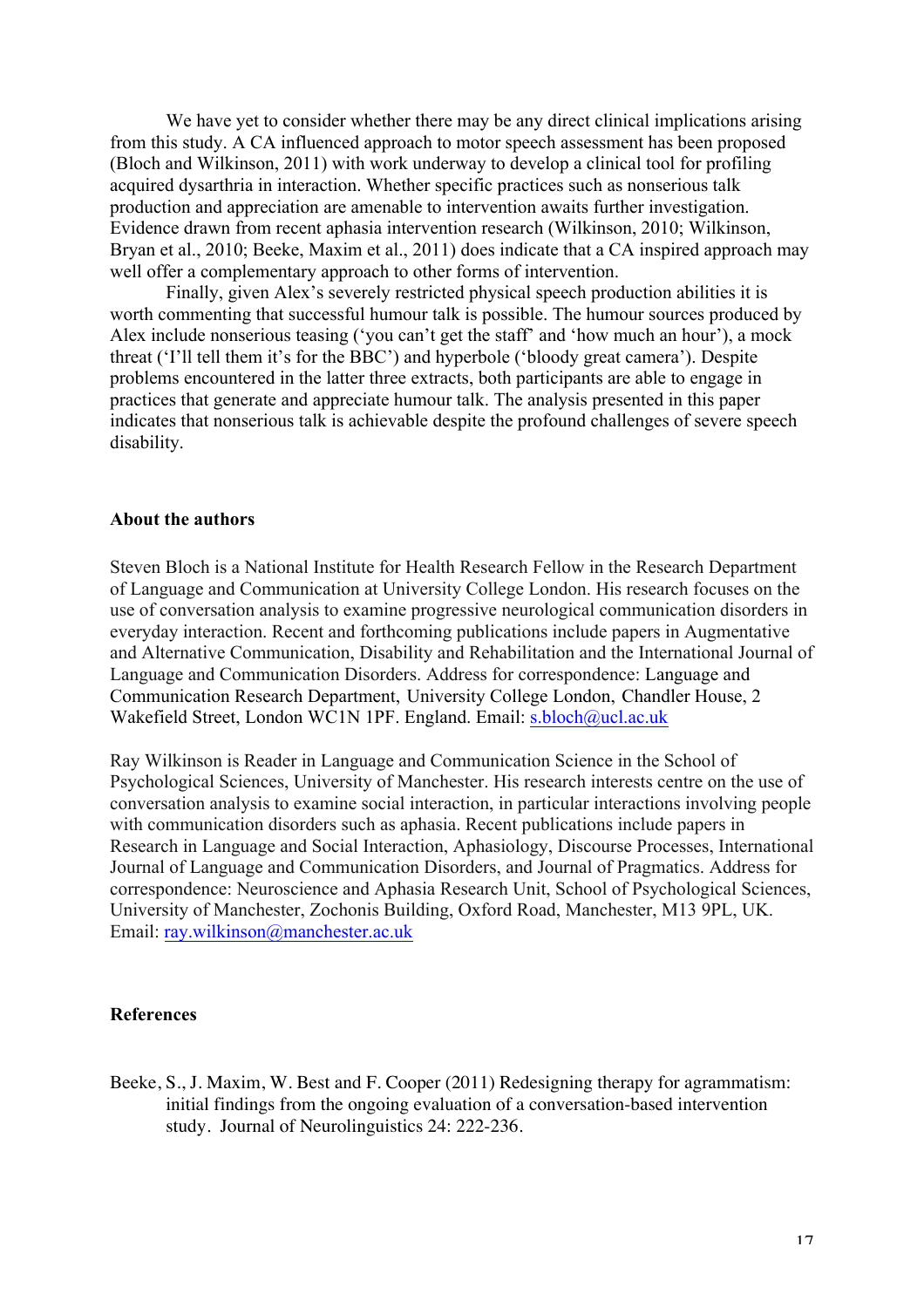- Bloch, S. (2005) Co-constructing meaning in dysarthria: word and letter repetition in the construction of turns. Applying Conversation Analysis. K. Richards and P. Seedhouse. Basingstoke, Palgrave Macmillan: 38-55.
- Bloch, S. (2006). Trouble sources and repair in acquired dysarthria and communication aid use: A conversation analysis study. Unpublished doctoral dissertation PhD, University of London, London.
- Bloch, S. (2011) Anticipatory other-completion of augmentative and alternative communication talk: a conversation analysis study. Disability and Rehabilitation 33(3): 229-242.
- Bloch, S. and S. Beeke (2008) Co-constructed talk in the conversations of people with dysarthria and aphasia. Clinical Linguistics and Phonetics 22(12): 974-990.
- Bloch, S. and R. Wilkinson (2004) The understandability of AAC: A conversation analysis study of acquired dysarthria. Augmentative and Alternative Communication 20(4): 272-282.
- Bloch, S. and R. Wilkinson (2009) Acquired dysarthria in conversation: Identifying sources of understandability problems. International Journal of Language and Communication Disorders 44(5): 769-783.
- Bloch, S. and R. Wilkinson (2011) Conversation analysis and acquired motor speech disorders in interaction. Assessment of motor speech disorders. A. Lowit and R. D. Kent. San Diego, Plural: 157-174.
- Bloch, S. and R. Wilkinson (forthcoming) Acquired dysarthria in conversation: Methods of resolving understandability problems. International Journal of Language & Communication Disorders.
- Brady, M. C., A. M. Clark, S. Dickson, G. Paton and R. S. Barbour (2011) The impact of stroke-related dysarthria on social participation and implications for rehabilitation. Disability and Rehabilitation 33(3): 219-228.
- Clarke, M. and R. Wilkinson (2009) The collaborative construction of non-serious episodes of interaction by non-speaking children with cerebral palsy and their peers. Clinical Linguistics and Phonetics 23(8): 583-597.
- Collins, S. and I. Markova (1995) Complementarity in the construction of a problematic utterance in conversation. Mutualities in Dialogue. I. Markova, C. F. Graumann and K. Foppa. Cambridge, Cambridge University Press: 238-263.
- Comrie, P., C. Mackenzie and J. McCall (2001) The influence of acquired dysarthria on conversational turn taking. Clinical Linguistics and Phonetics 15(5): 383-398.
- Drew, P. (1978) Po-faced receipts of teases. Linguistics 25: 219-253.
- Drew, P. (1997) 'Open' class repair initiators in response to sequential sources of trouble in conversation. Journal of Pragmatics 28: 69-101.
- Duffy, J. R. (2005) Motor Speech Disorders: Substrates, Differential Diagnosis, and Management, Mosby.
- Enderby, P. and R. Palmer (2007) Frenchay Dysarthria Assessment (2nd Edition). Texas, Proed.
- Goffman, E. (1981) Footing. Forms of Talk. E. Goffman. Philadelphia, University of Philadelphia Press: 124-159.
- Hartelius, L., M. Elmberg, R. Holm, A. S. Lovberg and S. Nikolaidis (2008) Living with dysarthria: evaluation of a self-report questionnaire. Folia phoniatrica et logopaedica 60(1): 11-19.
- Heritage, J. (1984) Garfinkel and ethnomethodology. Cambridge, Polity Press.
- Higginbotham, D. and D. Wilkins (1999) Slipping through the timestream: Social issues of time and timing in augmented interactions. Constructing (in) competence: Disabling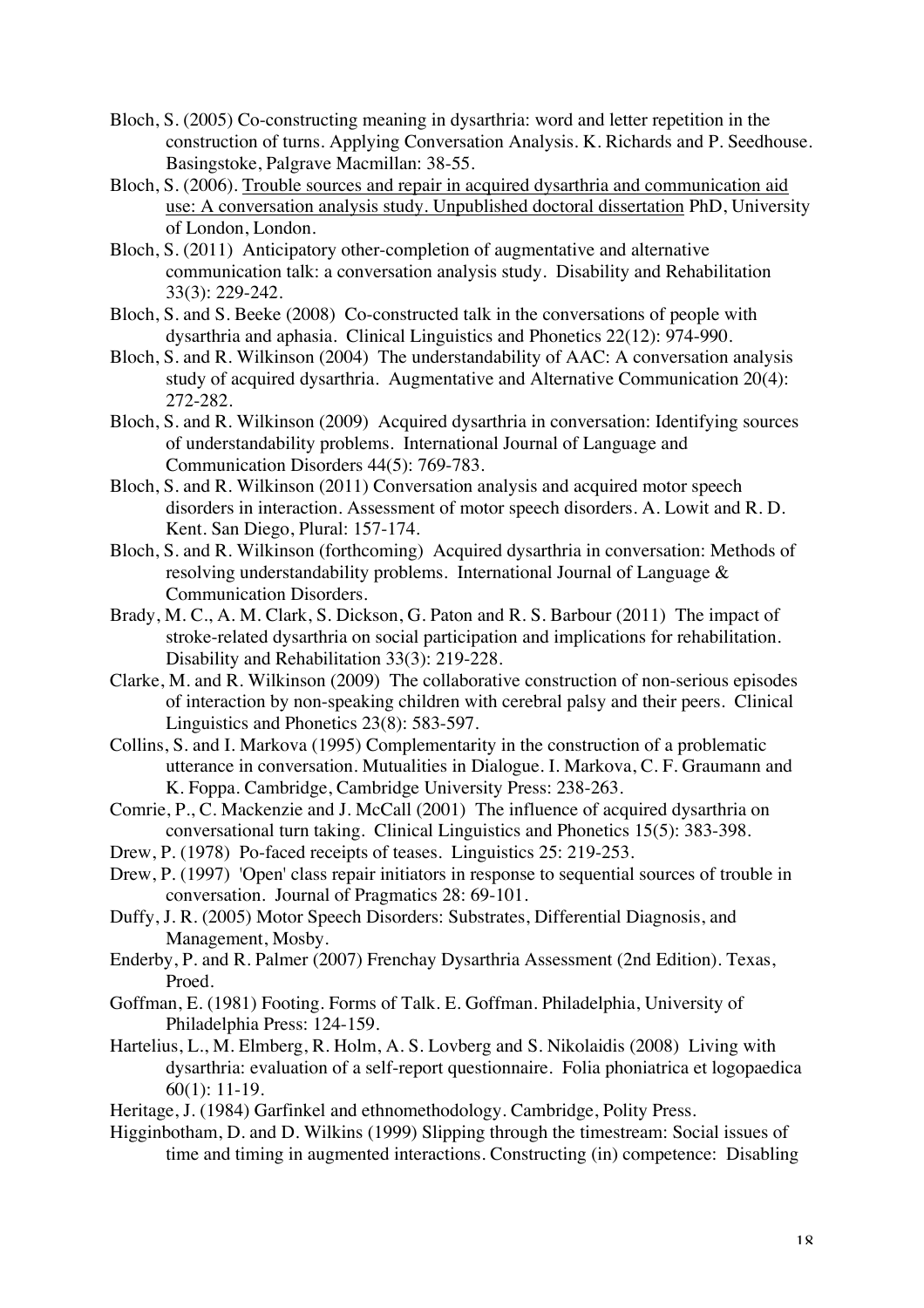evaluations in clinical and social interaction. D. Kovarsky, J. Duchan and M. Maxwell. Mahwah, New Jersey, Lawrence Erlbaum Associates: 49-82.

- Hillel, A., R. Miller, K. Yorkston, E. McDonald, E. Norris and N. Konikow (1989) Amyotrophic lateral sclerosis severity scale. Journal of Neuroepidemiology 8: 142- 150.
- Jefferson, G. (1979) A Technique for Inviting Laughter and its Subsequent Acceptance/Declination. Everyday Language: Studies in Ethnomethodology. G. Psathas. Hillsdale, N.J., Erlbaum: 79-86.
- Jefferson, G. (1984) Transcript Notation. Structures of Social Action. J. M. Atkinson and J. Heritage. Cambridge, Cambridge University Press: ix - xvi.
- Jefferson, G. (1985) An exercise in the transcription and analysis of laughter. Handbook of Discourse Analysis, Volume 3: Discourse and Dialogue. T. A. v. Dijk. London, Academic Press: 25-34.
- Jefferson, G., H. Sacks and E. Schegloff (1987) Notes on laughter in the persuit of intimacy. Talk and Social Organisation: 152- 205.
- Kovarsky, D., M. Curran and N. Z. Nichols (2009) Laughter and communicative engagement in interaction. Seminars in speech and language 30(1): 27-36.
- Liss, J. M. (2007) The role of speech perception in motor speech disorders. Motor Speech Disorders. G. Weismer. San Diego, Plural Publishing.
- Mackenzie, C., A. Bennett and M. Cairney (2011) Active citizenship and acquired neurological communication difficulty. Disability and Rehabilitation 33(3): 187-194.
- Madden, M. L., M. L. Oelschlaeger and J. S. Damico (2002) The Conversational value of laughter for a person with aphasia. Aphasiology 16(12).
- Miller, N., S. Andrew, E. Noble and M. Walshe (2011) Changing perceptions of self as a communicator in Parkinson's disease: a longitudinal follow-up study. Disability and Rehabilitation 33(3): 204-210.
- Robillard, A. (1999) Meaning of a disability the lived experience of paralysis. Philadelphia, Temple University Press.
- Robinson, J. D. (2004) The Sequential Organization of "Explicit" Apologies in Naturally Occurring English. Research on Language & Social Interaction 37(3): 291 - 330.
- Rutter, B. (2009) Repair sequences in dysarthric conversational speech: A study in interactional phonetics. Clinical Linguistics and Phonetics 23(12): 887-900.
- Schegloff, E. (1997) Third turn repair. Towards a Social Science of Language, Volume 2: Social Interaction and Discourse Structures. G. R. Guy, C. Feagin, D. Schiffrin and J. Baugh. Amsterdam/Philadelphia, John Benjamins Publishing Company. 128: 31-40.
- Schegloff, E. (2000) When 'others' initiate repair. Applied Linguistics 21(2): 205 -243.
- Schegloff, E. (2001) Getting serous: Joke serious 'no'. Journal of Pragmatics 33: 1947- 1955.
- Schegloff, E., G. Jefferson and H. Sacks (1977) The preference for self-correction in the organization of repair in conversation. Language 53(2): 361-382.
- Simmons-Mackie, N. and M. Schultz (2003) The role of humour in therapy for aphasia. Aphasiology 17(8): 751-766.
- Svennevig, J. (2008) Trying the easiest solution first in other-initiation of repair. Journal of Pragmatics 40: 333-348.
- Walshe, M. and N. Miller (2011) Living with acquired dysarthria: the speaker's perspective. Disabil Rehabil 33(3): 195-203.
- Weismer, G. and Y. J. Kim (2010) Classification and taxonomy of motor speech disorders: What are the issues? . Speech Motor Control: New developments in basic and applied research. B. Maassen and P. H. H. M. van Lieshout. Oxford, Oxford University Press: 229-242.